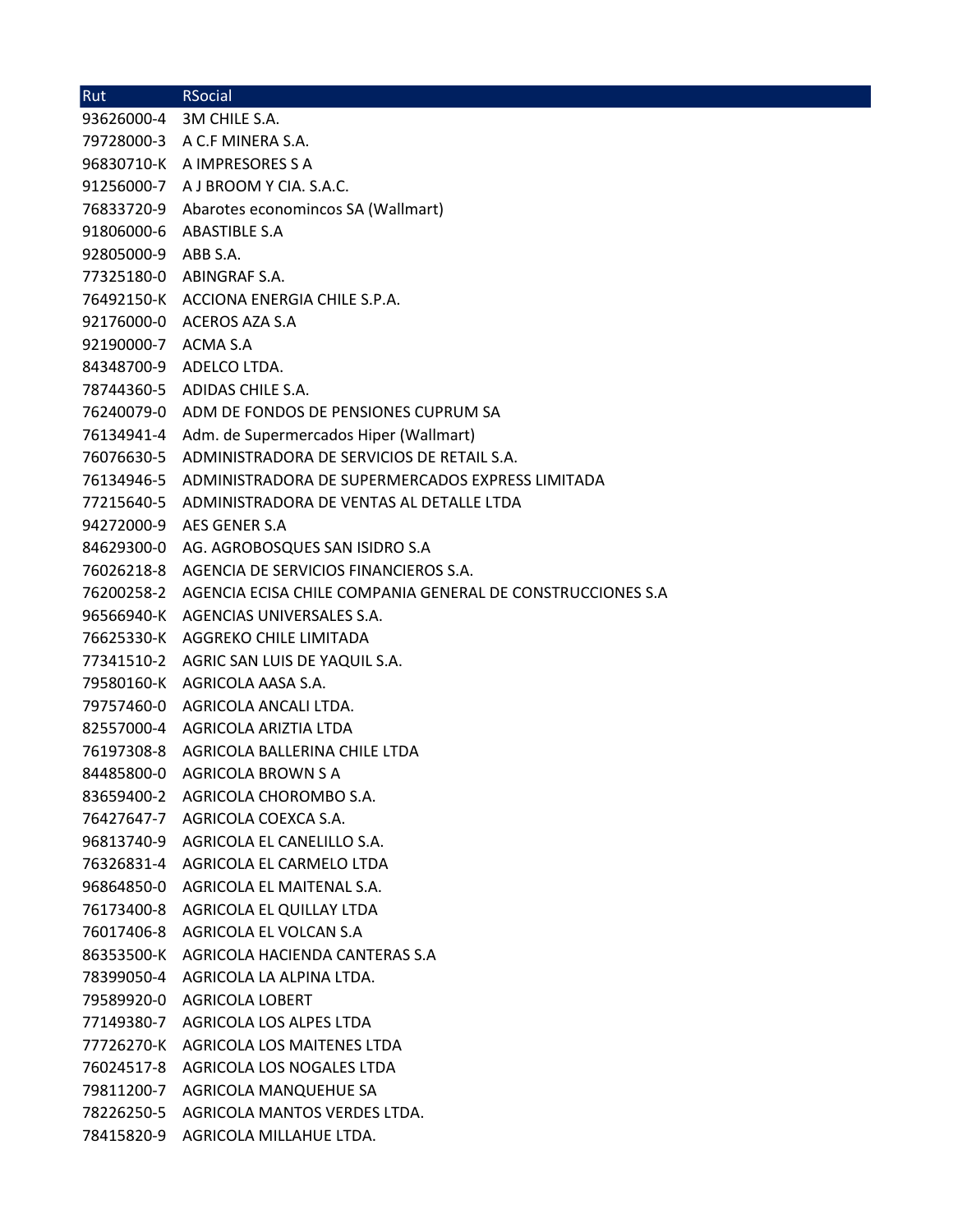96947560-K AGRICOLA POZO BRUJO LTDA. 76257275-3 AGRICOLA ROBLEDAL LTDA 88680500-4 AGRICOLA SUPER LTDA. 85120400-8 AGRICOLA TARAPACA LTDA. 79534860-3 AGRICOLA UAC LTDA 76163570-0 AGRICOLA VALLE ALTO LTDA 79896630-8 AGRICOLA Y GANADERA LA INVERNADA LIMITADA 96993240-7 AGRICOVIAL S.A. 96621800-2 AGRISOUTH ESTATTES (CHILE) S.A 96973910-0 AGROCOMMERCE S.A 96590000-4 AGROINDUSTRIA EL PAICO LTDA 89255800-0 AGROINDUSTRIAL JAIME SOLER S.A 88792300-0 AGROINDUSTRIAS LOMAS COLORADAS LTDA 61808000-5 AGUAS ANDINAS 76215637-7 Aguas Araucania S.A. 96809310-K AGUAS CORDILLERA S.A. 76215634-2 AGUAS DEL ALTIPLANO S.A. 89221000-4 AGUAS MANQUEHUE S.A. 96963440-6 AGUAS NUEVO SUR MAULE S.A. 96954690-6 AGUAS Y RIELES S.A. 76377649-2 AGUASIN SPA 96590530-8 AIR LIQUIDE CHILE S.A. 76350871-4 AISLANTES NACIONALES SPA 76415712-5 AKI KB MINI BODEGAS SPA 99575120-8 ALALUF PROPIEDADES S.A. 87703300-7 ALBERTO MATTHEI E HIJOS LIMITADA 77516610-K ALFAPLAS LTDA. 93776000-0 ALGAS MARINAS S.A. 76000957-1 ALGORTA NORTE S.A. 85904700-9 ALIMENTOS CONCENTRADOS CISTERNAS LTDA. 77278060-5 ALIMENTOS CORDILLERA LTDA. 78105460-7 ALIMENTOS NUTRA BIEN S.A. 77760290-K ALIMENTOS PROXIMO LIMITADA 96557910-9 ALIMENTOS Y FRUTOS S.A. 88452300-1 ALMAGRO S.A. 96618540-6 ALVI SUPERMERCADOS MAYORISTAS S.A. 91410000-3 AMERICAN SCREW DE CHILE LTDA. 96569700-4 AMF ETIQUETAS SPA. 77700690-8 AMILAB ARTICULOS MEDICOS Y DE LABORATORIOS 76075832-9 ANASAC CHILE S.A. 76365566-0 ANDESMAR CARGAS CHILE SPA 77470940-1 ANDRITZ CHILE LTDA 77762940-9 ANGLO AMERICAN SUR S.A. 96830070-9 ANIXTER CHILE S.A 76051340-7 ANTOFAGASTA 93920000-2 ANTOFAGASTA MINERALS S.A. 99511240-K ANTOFAGASTA TERMINAL INTERNACIONAL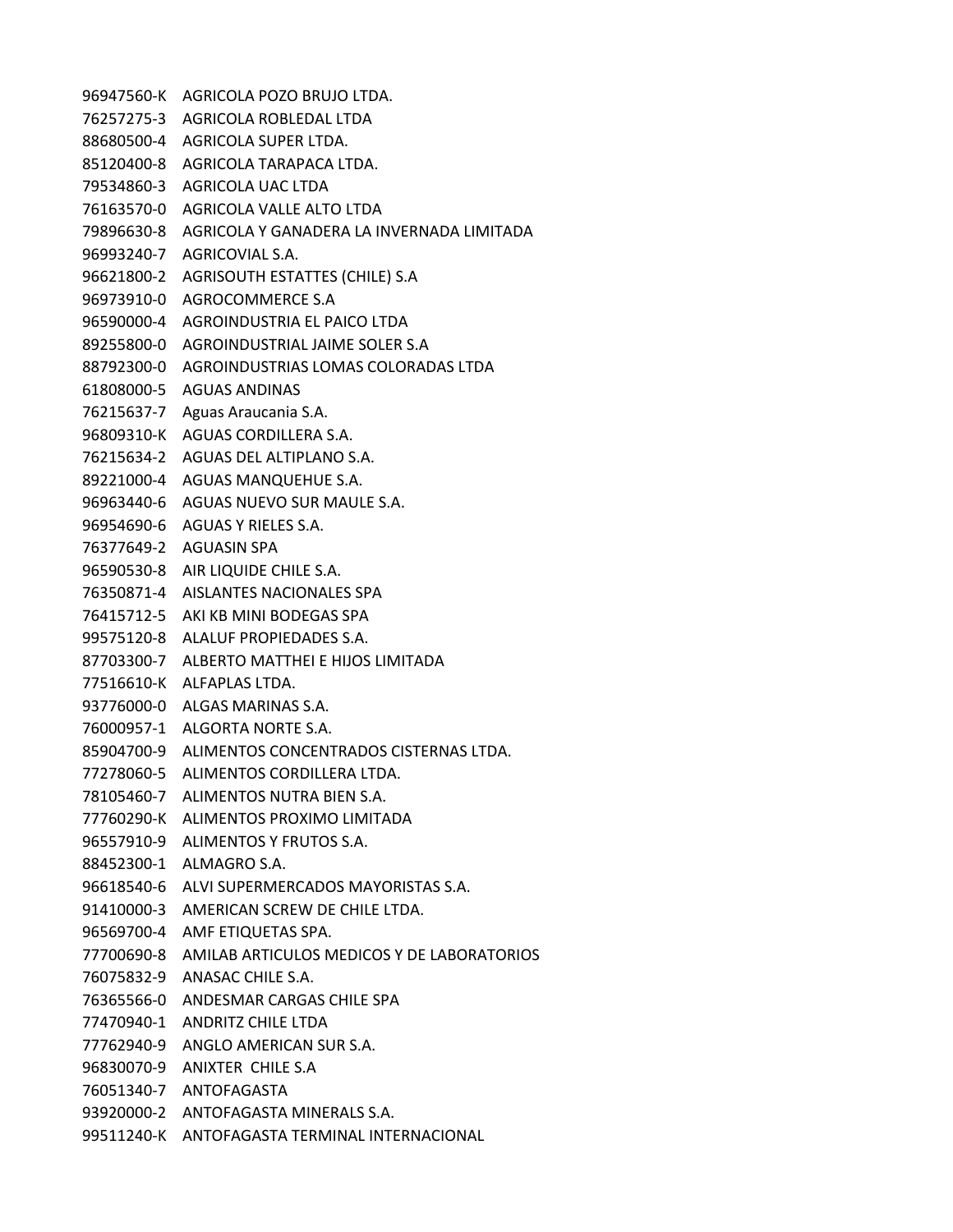96817680-3 APL LOGISTIC CHILE S.A. 96912840-3 AQUAGEN CHILE S.A. 76117696-K ARAMARK SERVICIOS MINEROS Y REMOTOS LTDA. 89371200-3 ARCADIS CHILE S.A 96620260-2 ARCOS DORADOS RESTAURANTES DE CHILE LIMITADA 77535730-4 AREAS S.A . CHILE LTDA. 77461660-8 ARG TRAILERS SPA 76068955-6 ARGOS CHILE SPA 76414510-0 ARIDOS ACONCAGUA S.A. 83614800-2 ARIZTIA COMERCIAL LTDA 96814750-1 AROS DEL PACIFICO S.A. 77225200-5 ARRENDADORA DE VEHICULOS SOCIEDAD ANONIMA 76091747-8 ARRIGONI INGENIERIA Y CONSTRUCCION S.A. 77497650-7 ARTECOLA CHILE 76532539-0 ARVAL RELSA SPA 70360100-6 ASOCIACION CHILENA DE SEGURIDAD 99572020-5 AST Y MAESTR DE LA ARMADA ASMAR 61106000-9 ASTILLEROS Y MAESTRANZA DE LA ARMADA 76066204-6 AT AGRICOLA SPA 76175835-7 ATCO SABINCO S.A. 91762000-8 ATLAS COPCO CHILENA S.A.C. 78119320-8 AURA INGENIERIA S.A 76329248-7 AUSTIN ARRENDAMIENTO S LTDA 76064849-3 AUSTIN INGENIEROS CHILE 76003885-7 AUSTRALIS MAR SA 96924460-8 AUTO SUMMIT CHILE S.A. 87606700-5 AUTOMATICA Y REGULACION S.A 91139000-0 AUTOMOTORA COMERCIAL COSTABAL Y ECHENIQUE S A 79649140-K AUTOMOTORES GILDEMEISTER 93688000-2 AUTOMOTRIZ SALFA SUR LIMITADA 83547100-4 AUTORENTAS DEL PACIFICO S.A. 99563380-9 AXIS LOGISTICA DE CHILE SA. 84716400-K B. BOSCH S.A. 99576580-2 BAGLEY CHILE S.A. 97080000-K BANCO BICE 99500410-0 BANCO CONSORCIO 97006000-6 BANCO CREDITO E INVERSIONES 97004000-5 BANCO DE CHILE 97030000-7 BANCO ESTADO 96509660-4 BANCO FALABELLA 97011000-3 BANCO INTERNACIONAL 97036000-K BANCO SANTANDER CHILE 80043600-1 BASF CHILE S.A 96670340-7 Bata Chile 96893470-8 BATERIAS TUBULAR S.A. 97032000-8 BBVA 95207000-2 BECHTEL CHILE LTDA.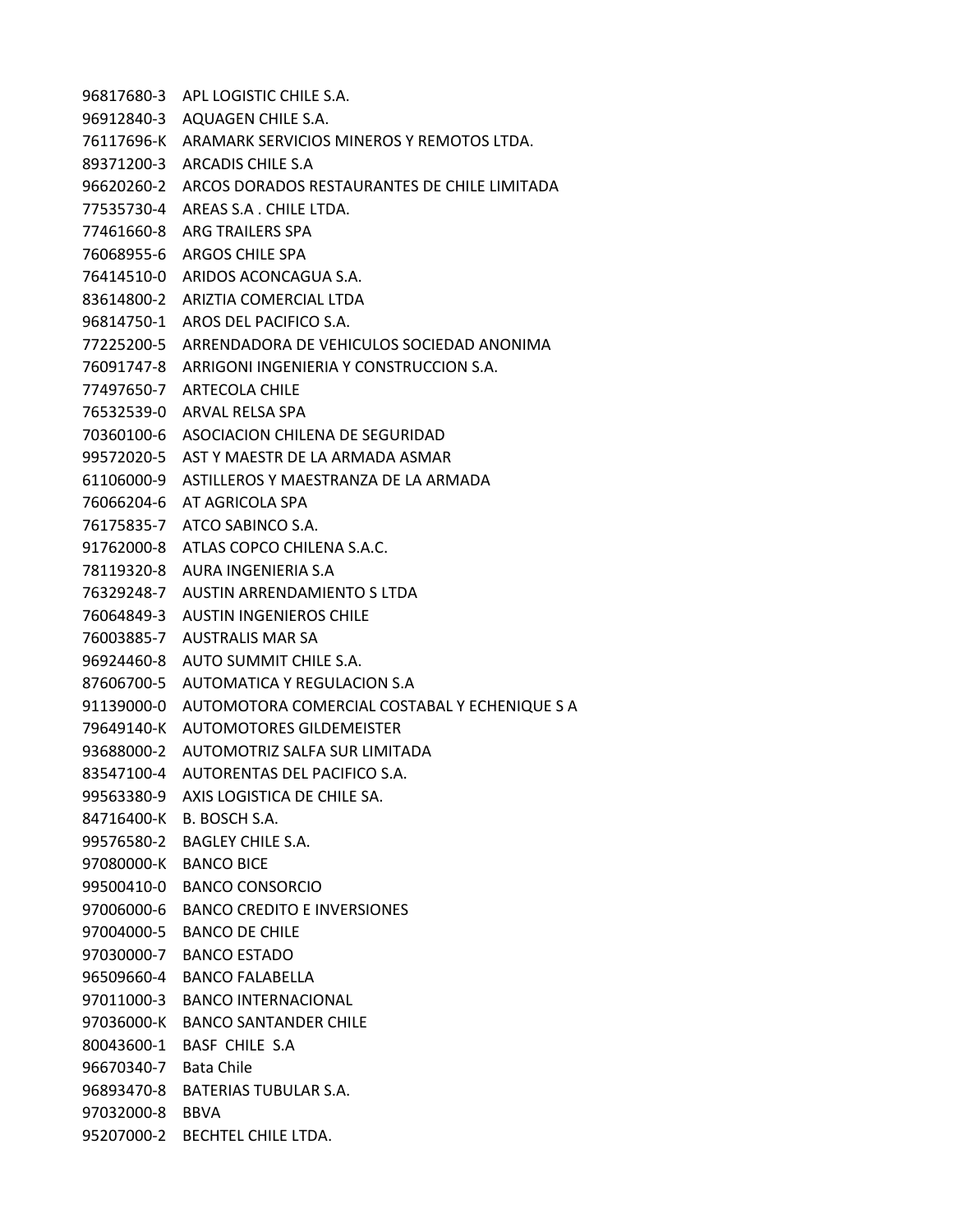76412206-2 BEIERSDORF CHILE S.A. 93513000-K BEIERSDORF S.A 76099692-0 BESALCO ARRIGONI LIMITADA 76010229-6 BESALCO DRAGADOS S.A. 99564360-K BESALCO M D MO 79633220-4 BESALCO MAQUINARIAS 76876980-K BESALCO MINERIA S.A 92434000-2 BESALCO S A 76145457-9 BIJOU CHILE SPA 96718010-6 BIO BIO CEMENTOS S.A. 96540690-5 BIOS CHILE INGENIERIA GENETICA SA 93912000-9 Black & Decker de Chile SA 82705900-5 BLUMOS S.A. 96837640-3 BNP PARIBAS CARDIF SEGUROS GRALES. 95293000-1 BO PACKAGING S.A. 76133998-2 BODEGAS TEMPORALES LTDA. 96997500-9 Bodegas y Viñedos de Aguirre S.A. 99593200-8 BODENOR FLEX CENTER S.A. 88127800-6 BOETCH S.A. 81013400-3 BOMBONES VARSOVIENNE S A 96606310-6 BREDEN MASTER CHILE S.A. 96972630-0 BRIDGESTONE OFF THE ROAD TIRE L.A. 76050301-0 BROADSPECTRUM CHILE SPA 84807200-1 BRUNO FRITSCH S.A. 76105206-3 BUILDTEK SPA 93129000-2 C. ROSEN S.A. 70016330-K C.C.A.F. LOS HEROES 77755590-1 CABO DE HORNOS S.A. 82606800-0 CAJA DE COMP. 18 DE SEPTIEMBRE 81826800-9 CAJA DE COMPENSACION LOS ANDES 96543670-7 CAM CHILE SPA 76143821-2 CAMANCHACA PESCA SUR S.A. 70017820-K CAMARA DE COMERCIO DE SANTIAGO A.G 96998510-1 CAMILO FERRON CHILE S.A. 79981570-2 CAMPOS DEL NORTE S.A 91297000-0 CAP S.A. 82262600-9 CAPEL S.A. 76250420-0 CARDIF EXTENSION DE GARANTIA Y ASISTENCIA LTDA. 92845000-7 CARLOS CRAMER PROD. AROMATICOS S.A.C.I 77201840-1 CARLOS HERRERA ARREDONDO LTDA 76179652-6 Carlos Valdovinos Spa 82020300-3 CARPENTER SA 79547780-2 CARSOL FRUIT SA 99534220-0 CARTOCOR CHILE S.A. 96731890-6 CARTULINAS CMPC S.A 78521920-1 CASAS DEL TOQUI SA 96966900-5 CASAS PATRONALES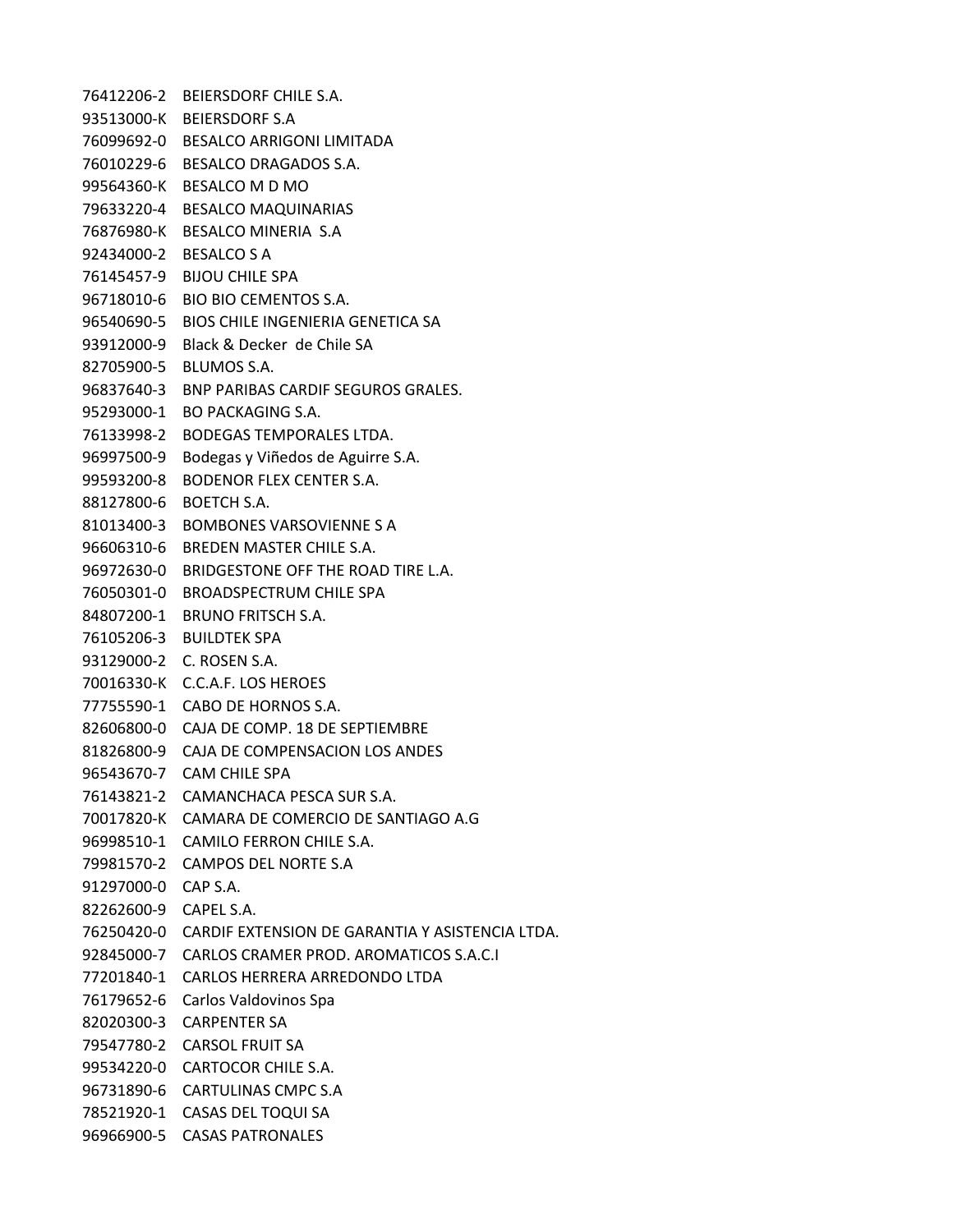84507800-9 CAVALIERI Y CIA LTDA. 76010151-6 CECOR S.A. 96717570-6 CELITE 93458000-1 CELULOSA ARAUCO Y CONSTITUCION S.A. 76388223-3 CEM SA 91337000-7 CEMENTO POLPAICO S.A 96755490-1 CEMENTOS BIO BIO DEL SUR SA 99500840-8 CENCOSUD ADMINISTRADORA DE TARGETAS S.A 81201000-K CENCOSUD RETAIL S. A. 93834000-5 CENCOSUD S.A. 76178360-2 CENTRAL DE RESTAURANTES ARAMARK LIMITADA 74252300-4 Centro Español Intermedio De Capacitación 78549950-6 Cereales CPW Chile Ltda 96981310-6 CERVECERA KUNSTMANN S.A. 96919980-7 Cerveceria Austral SA 96547710-1 CERVECERIA CHILE S.A. 96989120-4 CEVECERA C.C.U. CHILE LTDA. 99513400-4 CGE Distribucion S.A. 92117000-9 CHAMPION S.A. 96652280-1 CHEFFCO S.A. 76485702-K CHEIL CHILE SPA 96800570-7 CHILECTRA 96726970-0 CHILEMAT S.A 99037000-1 CHILENA CON. SEGUROS GENERALES 96756430-3 CHILEXPRESS 96813520-1 CHILQUINTA ENERGIA S.A. 96958960-5 CHIVEGA S.A 76577390-3 CHOCOLATES DEL MUNDO 89274000-3 CIA EXPLOTADORA DE MINAS SCM 94621000-5 CIA MINERA CERRO COLORADO. 94638000-8 CIA MINERA DEL PACIFICO S.A 89468900-5 CIA MINERA DOÑA INES DE COLLAHUASI 78459550-1 CIA MINERA SOLEDAD LTDA 91143000-2 CIA NACIONAL DE FUERZA ELECTRICA 90209000-2 CIA. INDUSTRIAL EL VOLCAN 96567040-8 CIA. MINERA QUEBRADA BLANCA S.A. 80186300-0 CIAL. ALIMENTOS S.A. 96801810-8 CIMM TECNOLOGIA Y SERVICIOS S.A 76416414-8 CINE HOYTS SPA 77338250-6 CINTEC LTDA 93435000-6 CITROEN CHILE SAC 96799250-K CLARO CHILE S.A. 94675000-K CLARO COMUNICACIONES S A 88381200-K CLARO INFRAESTRUCTURA 171 S.A. 80207900-1 CLARO VICUNA VALENZUELA 96770100-9 CLINICA ALEMANA DE SANTIAGO S.A 96606750-0 CLINICA ALEMANA DE TEMUCO S.A.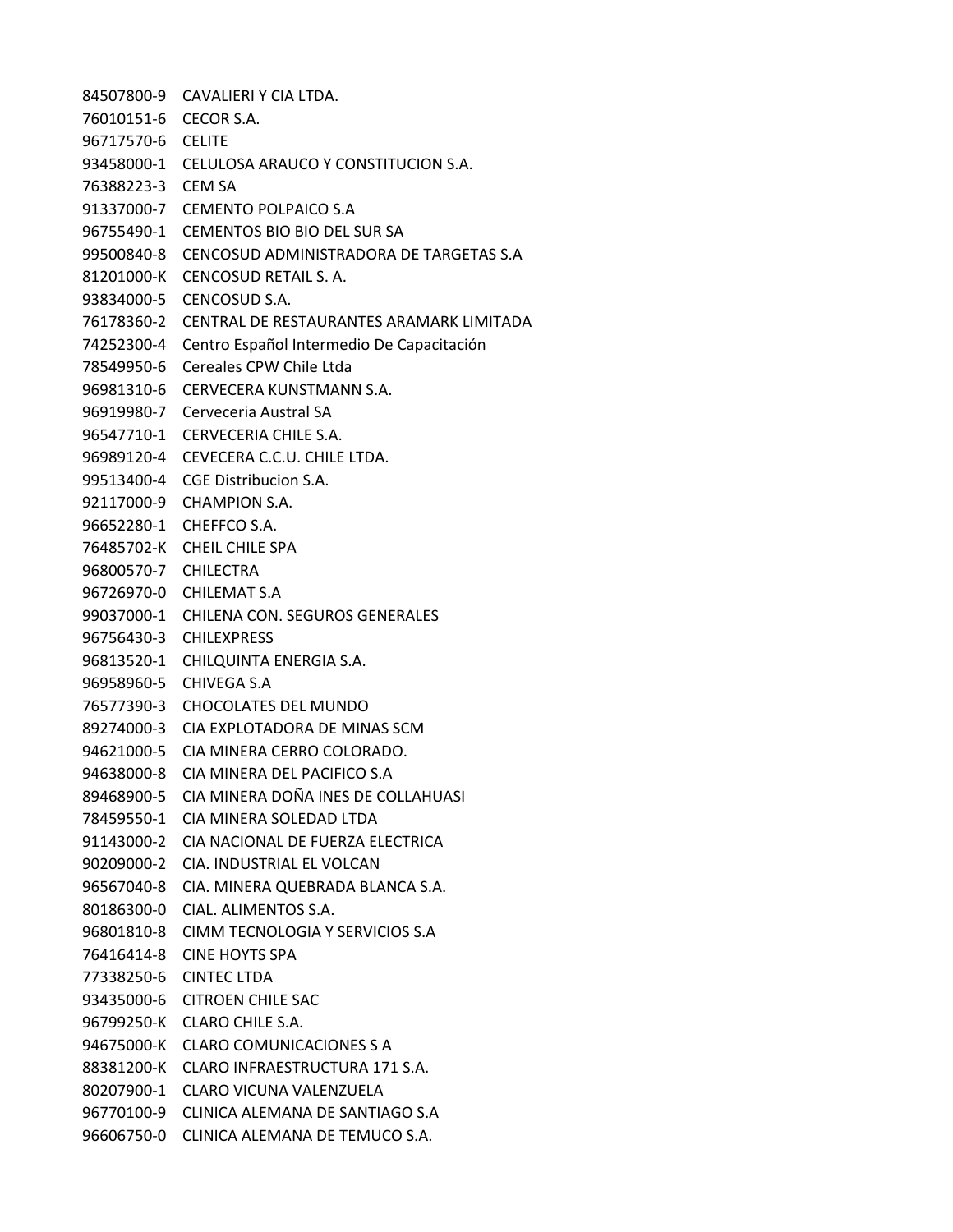96885930-7 Clinica Bicentenario SA 93930000-7 CLINICA LAS CONDES S.A. 90753000-0 CLINICA SANTA MARIA S.A. 96681470-5 CLOROX CHILE S.A 96532330-9 CMPC CELULOSA S.A. 96529310-8 CMPC TISSUE SA 95304000-K CMPCMADERAS S.A. 96686870-8 COAGRA 76898420-4 COAN CHILE SPA 82049000-2 COASIN CHILE 91449000-6 COBRE CERRILLOS S.A. 76253853-9 COBRE Y METALES SPA 93281000-K COCA COLA EMBONOR S.A. 61704000-K CODELCO CHILE 94668000-1 CODELPA CHILE S.A. 96590620-7 COEMBAL CHILE 94486000-2 COEXPAN CHILE S A 77642820-5 COINSTRUCTORA PROPUERTO LTDA. 96528000-6 COLADA CONTINUA CHILENA S.A. 96505760-9 COLBUN S.A 76021374-8 COLEGIO SANTIAGO S.A. 76296619-0 COLMENA GOLDEN CROSS S.A. 77526480-2 COM NOVAVERDE LTDA. 77555730-3 COM. MIN RONITEX LTDA. 96546010-1 COMASA S.A. 77186150-4 COME ALIAGRO LTDA. 77038620-9 COMERCIAL CASTRO S.A. 77682620-0 COMERCIAL CHAU SOCIEDAD ANONIMA 88502900-0 COMERCIAL CHILETABACOS S.A. 92621000-9 COMERCIAL DAVIS S.A. 79690660-K COMERCIAL DE ALIMENTOS S.A. 92986000-4 COMERCIAL E INDUSTRIAL LIBESA LIMITADA 83382700-6 COMERCIAL ECCSA S.A. 77665150-8 COMERCIAL ESCOCIA LTDA 89225500-8 COMERCIAL FH ENGEL SA 77071100-2 COMERCIAL HARCHA Y CIA LTDA. 78610160-3 COMERCIAL JOHNSON DE HUECHURABA S.A. 77137860-9 COMERCIAL K LTDA. 96572360-9 COMERCIAL KAUFFMAN S.A. 76441100-5 COMERCIAL LILY LTDA. 79500520-K COMERCIAL MAICAO LTDA 78175280-0 COMERCIAL MOBIKIT LTDA. 79982490-6 COMERCIAL MULTICENTRO LTDA 85037900-9 COMERCIAL PEUMO LTDA. 84265600-1 COMERCIAL PIO NONO LTDA 84472400-4 COMERCIAL SANTA ELENA 96697910-0 COMERCIAL Y PESQUERA SOUTH WIND S.A.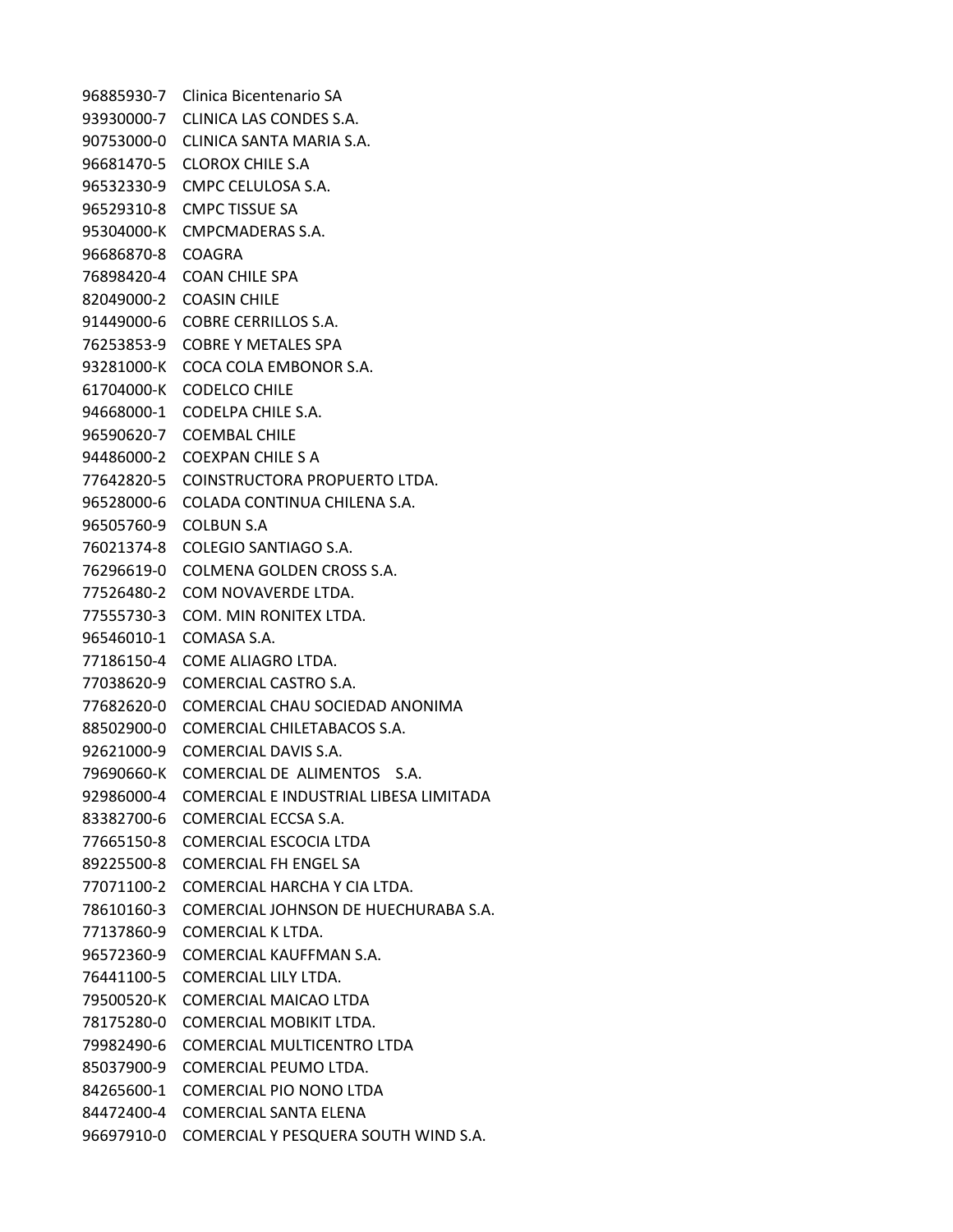78278660-1 COMERCIALIZADORA ANDINA SA. 78384570-9 COMERCIALIZADORA DISTRIBUIDORA Y PRODUCTORA DE ALIMENTOS QUICK MEAL 96702420-1 COMERCIALIZADORA MAQUIPAN CHILE LTDA. 76295342-0 COMERCIALIZADORA PRANDELLI LIMITADAS 76035324-8 COMERCIALIZADORA SERVIAL 81290800-6 COMPANIA AGROPECUARIA COPEVAL 93830000-3 Compania CIC S.A 76450970-6 Compania Naviera Frasal S.A. 90081000-8 COMPAÑIA CHILENA DE FOSFOROS S.A. 96565580-8 COMPAÑIA DE LEASING TATTERSALL S.A. 76411321-7 COMPAÑÍA GENERAL DE ELECT 96651910-K COMPASS CATERING S.A. 78544560-0 COMPASS CATERING Y SERV. CHILE LTDA. 96717980-9 COMSA S.A. 76272866-4 CONSORCIO EI-OSSA SA 76459876-8 CONSORCIO FCC-FA LTDA 96677140-2 Consorcio Maderero S.A. 84060600-7 CONST. DE PAV. ASFALTICOS BITUMIX SA 78705420-K CONST. E INMOB CENTRO SUR LIMITADA 76722370-6 CONST. E INMOBILIARIA INDEPENDENCIA S.A 76443280-0 CONST. EXCON LTDA. 79540520-8 CONST. MALPO LTDA. 76321277-7 CONST. Y PROMOCIONES BALZOLA SA AGENCIA EN CHILE 96691680-K CONST.MENA Y OVALLE 78519070-K CONSTRUCTORA ANDES Y COMPANIA LTDA 79578400-4 CONSTRUCTORA ARMAS LTDA 92562000-9 CONSTRUCTORA BELFI 96850490-8 CONSTRUCTORA CARRAN S.A. 77497220-K CONSTRUCTORA CHOSHUENCO SPA 79637370-9 CONSTRUCTORA CON-PAX S.A 94557000-8 CONSTRUCTORA COSAL S.A. 87717500-6 CONSTRUCTORA D.L.P. 76779980-2 CONSTRUCTORA FRANCISCO LORCA LIMITADA 81220300-2 CONSTRUCTORA FV LIMITADA 96513310-0 CONSTRUCTORA INARCO S.A. 76053696-2 CONSTRUCTORA NOVAL LTDA. 86856700-7 CONSTRUCTORA NOVATEC S.A 84439900-6 CONSTRUCTORA PACAL S.A. 78246760-3 CONSTRUCTORA PEHUENCHE LTDA 93659000-4 CONSTRUCTORA SALFA S.A. 96721780-8 CONSTRUCTORA SIERRA NEVADA S.A. 91300000-5 CONSTRUCTORA TECSA S.A. 79877450-6 CONSTRUCTORA VITAL LTDA 78568830-9 CONSTRUCTORA WORNER S.A. 96511460-2 CONSTRUMART S.A. 96583240-8 CONSULTORES ASOCIADOS DE MARKETING CADEM S A 96981470-6 CONVERSIONES SAN JOSE LTDA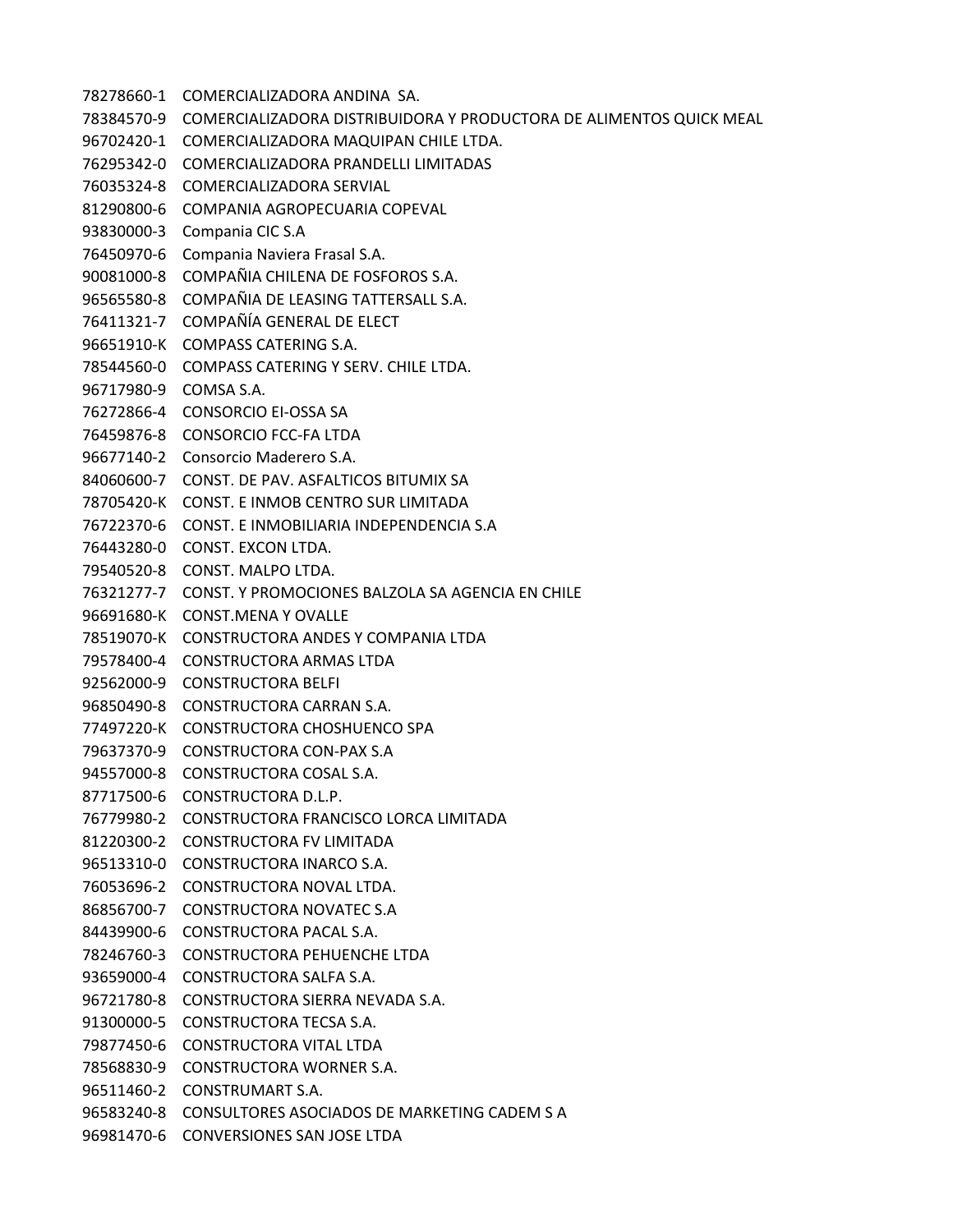83483500-2 CONYMET LTDA 82392600-6 COOPERATIVA AGRIOLA Y DE SERVICIOS LTDA 82878900-7 COOPEUCH LTDA 81242500-5 COORP.CARABINEROS 81094100-6 COP. AGRI Y LECHERA LA UNION 99520000-7 COPEC S.A 81836000-2 COPEFRUT SA 79691910-8 COPPELIA S.A. 77618100-5 COPRIN 70200800-K CORP DE CAPACITACIN DE LA CONSTRUCCION 97023000-9 CORPBANCA 96893820-7 CORPESCA S.A 96613750-9 CORPORA AGRICOLA S.A. 60503000-9 CORREOS DE CHILE 76102542-2 CORRUPAC S.A. 76241963-7 COSAPI - MAS ERRAZURIZ SPA 81187800-6 COSMOPLAS S.A 94707000-2 COVADONGA S.A. 88909800-7 COVEPA SPA 76037572-1 CPT REMOLCADORES SA 90331000-6 CRISTALERIA DE CHILE S.A. 93372000-4 CRISTALERIAS TORO SACI 76337312-6 CROSSPIPE SYSTEMS S.A. 79784980-4 CULTIVOS MARINOS CHILOE LTDA 96550920-8 CULTIVOS YADRAN S.A. 92909000-4 CURIFOR 96869030-2 CYPCO S.A. 78360030-7 DARTEL ANTOFAGASTA LTDA. 92051000-0 DE DIAGNOSTICO S.A. INSTITUTO 95089000-2 DEL MONTE FRSH PRODUCE CHILE S.A. 88277600-K DEMARCO S.A. 76074938-9 DEPORTES SPARTA LTDA 94141000-6 DERCO S.A. 96545450-0 DERCOMAQ S.A. 76375778-1 DESARROLLO INMOBILIARIO LIRQUEN S.A. 96780490-8 DESARROLLO TECNOLOGICO S.A. 76730550-8 Desarrollos alimenticios sa 79925220-1 DESARROLLOS CONSTRUCTIVOS AXIS S.A. 96551880-0 DHL GLOBAL FORWARDING CHILE S.A. 76036730-3 DICOAL S A 79581120-6 Difem Laboratorio S.A. 96918300-5 DIFOR CHILE 96670840-9 DIMERC S.A. 96824110-9 DISAL CHILE SANITARIOS PORTABLES LIMITADA 96843140-4 DISTRIBUIDORA CUMMING CHILE S.A 93224000-9 DISTRIBUIDORA IMPORTADORA DIMARSA LIMITADA 93558000-5 DISTRIBUIDORA PAPELES INDUSTRIALES S.A.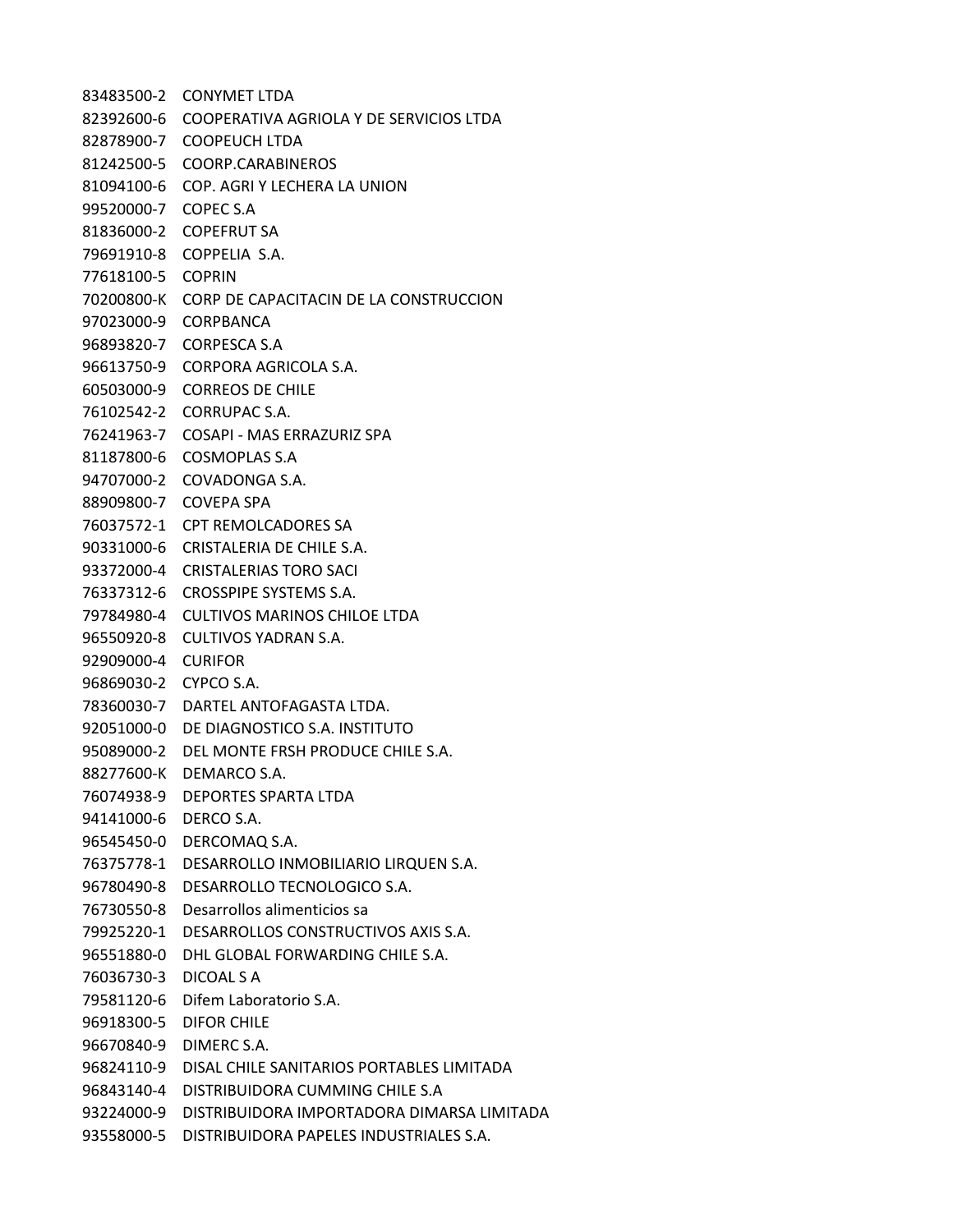85395500-0 DISTRIBUIDORA PISQUERA PORTUGAL LIMITADA 76454970-8 DISTRIBUIDORA Y COMERCIAL PROVIMARKET LDTA 96919860-6 DISTRIBUIDORA Y COMERCIAL TILICURA S.A. 94612000-6 DOLE CHILE S.A. 99597170-4 DOMINION SPA 86172000-4 DROGUERIA RAMIREZ Y SANCHEZ LTDA. 80522900-4 E KOVACS SA 76568660-1 EASY RETAIL S.A. 76273545-8 EBCO LINEAS SPA 96844950-8 EBCO S.A. 83585400-0 EBEMA S.A. 76247273-2 ECHEVERRIA IZQUIERDO EDIFICACIONES S A 85747000-1 ECHEVERRIA IZQUIERDO ING. Y CONST. S.A. 96870780-9 ECHEVERRIA IZQUIERDO MONTAJES INDUSTRIAL 88566900-K EDIPAC S.A. 76797772-7 EDYCE CONSTRUCCIONES Y MONTAJE SA 91510000-7 EDYCE METALURGICA S.A. 99500140-3 EKA CHILE S.A. 79746250-0 ELABORADORA DE ALIMENTOS FRUTALES LTDA. 90320000-6 ELECMETAL S.A. 96791730-3 ELECNOR CHILE S.A. 96355000-6 ELECTROCOM S.A 99578940-K ELECTROLUX SA. 83030600-5 ELECTRONICA CASA ROYAL 76734440-6 EMASA COMERCIAL 91144000-8 EMBOTELLADORA ANDINA S.A. 99501760-1 EMBOTELLADORA CHILENA UNIDA S.A. 76039282-0 EMBOTELLADORA METROPOLITANA S.A. 87601500-5 EMELAT S.A. 79527230-5 EMIN ING. Y CONST. S.A. 96545600-7 EMP TRANSP FERROVIARIO 96697230-0 EMP. C0NST. CERUTTI S.A. 89037500-6 EMP. CONST. SIGRO S.A. 88006900-4 EMP. DE ELECTRICIDAD NORTE GRANDE 92580000-7 EMP. NACIONAL DE TELECOMUNICACIONES S.A. 92604000-6 EMP. NACIONAL DEL PETROLEO MAGALLANES 96579800-5 EMP. SERV. SANIT DE LOS LAGOS 76005927-7 EMPACK FLEXIBLE S.A. 89510100-1 EMPRESA CONSTRUCTORA HARR 76231391-K EMPRESA COMERCIALIZADORA LUIS VALDES LYON SPA 92770000-K Empresa Const Moller y Perez Cotapos S.A. 84102200-9 EMPRESA CONSTRUCTORA BRAVO E IZQUIERDO LTDA. 99582170-2 EMPRESA CONSTRUCTORA CEMENTA S.A. 93740000-4 EMPRESA CONSTRUCTORA PRECON SA 76929210-1 EMPRESA DE MANTENC. Y SERV. SALFA S.A 96684600-3 EMPRESA DE MONTAJES IND. SALFA S.A. 89696400-3 EMPRESA DE RESIDUOS RESITER S.A.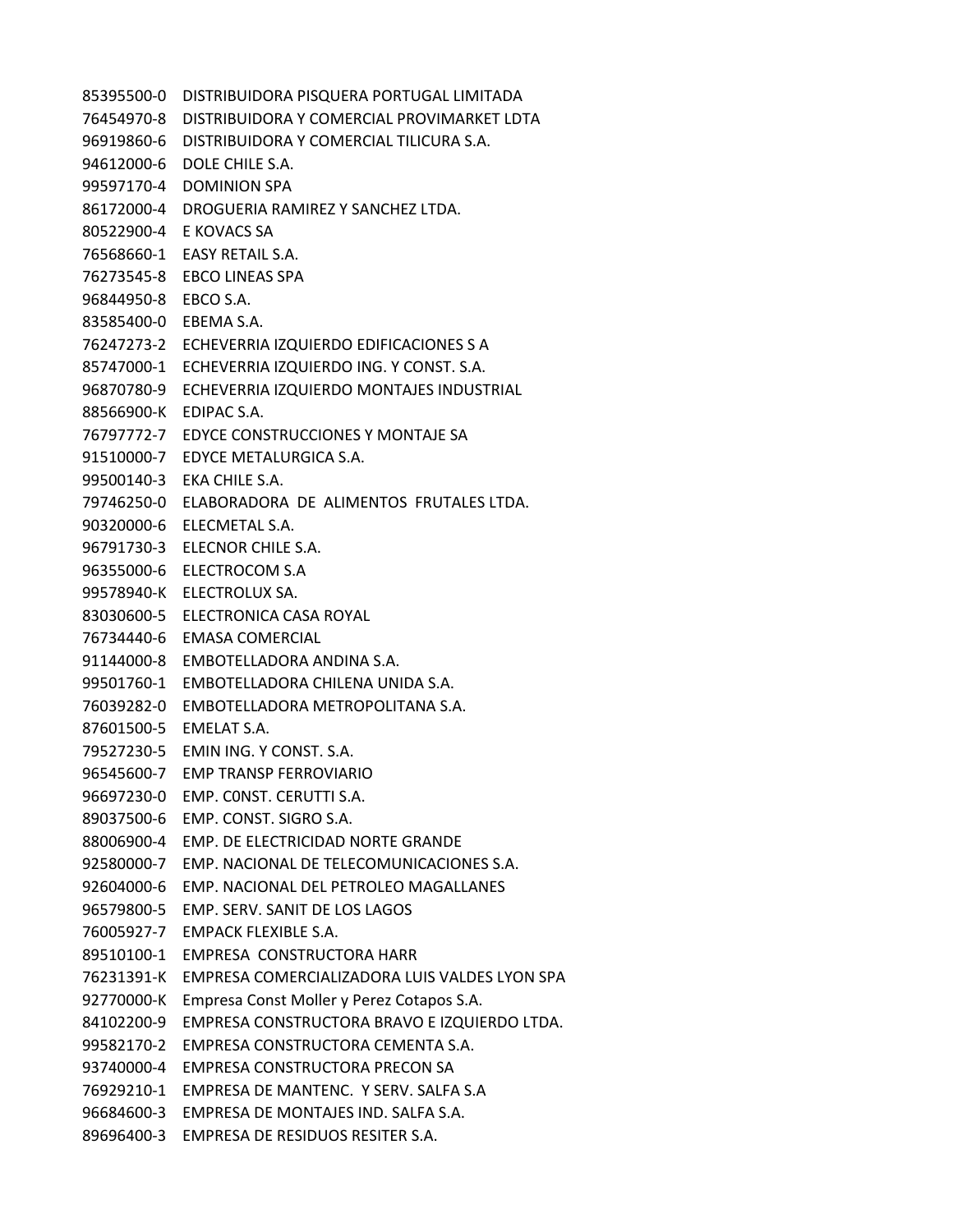76078231-9 EMPRESA DEPURADORA DE AGUAS SERVIDAS MAPOCHO-TREBAL LIMITADA 90193000-7 EMPRESA EL MERCURIO 96541920-9 EMPRESA ELECTRICA DE ANTOFAGASTA S.A. 96542120-3 EMPRESA ELECTRICA DE ARICA S.A. 96541870-9 EMPRESA ELECTRICA DE IQUIQUE S.A. 96524140-K EMPRESA ELECTRICA PANGUIPULLI S.A. 92011000-2 EMPRESA NACIONAL DE ENERGIA ENEX S.A. 78435710-4 EMPRESAS ALTAMIRA LTDA. 96591040-9 EMPRESAS CAROZZI S.A 90727000-9 EMPRESAS DEMARIA S.A. 96947020-9 EMPRESAS HITES S.A, 88683400-4 EMPRESAS JORDAN S.A. 96874030-K EMPRESAS LA POLAR S.A. 96928510-K EMPRESAS LIPIGAS S.A. 90266000-3 ENAEX S.A 61703000-4 ENAMI CHILE 87756500-9 ENAP REFINERÍAS ACONCAGUA S.A. 91081000-6 ENEL GENERACION CHILE S.A. 76270424-2 ENERGIA EOLICA CJR WIND CHILE LTDA 76536353-5 Enersis Chile S.A. 94271000-3 ENERSIS S.A. 96806980-2 ENTEL PCS TELECOMUNICACIONES S.A. 96697410-9 ENTEL TELEFONICA LOCAL S.A. 86881400-4 ENVASES CMF S.A 89201400-0 ENVASES IMPRESOS S.A. 77676280-6 EPYSA EQUIPOS PARA TRANSPORTE DE CARGA LIMITADA 78924030-2 EPYSA IMPLEMENTOS LTDA 76112212-6 EQUIPOS MEDICOS ZEPEDA Y CIA LTDA 76902190-6 ESCO ELECMENTAL FUNDICION LTDA 79588870-5 ESMAX DISTRIBUCION SPA (EX ESSO) 86435900-0 ESPECIALIDADES ASFALTICAS BITUMIX SUR SPA 77088980-4 Espinoza Navarro y Cia Ltda 76833300-9 ESSBIO S.A. 83275100-6 ESTABLECIMIENTOS PAN COLINA LIMITADA 76000739-0 ESVAL S.A. 96937270-3 EULEN CHILE S.A. 99525100-0 EUROCARLEASING S.A. 94528000-K EVERCRISP SNACK PROD. DE CHILE S.A. 77424780-7 EWOS CHILE ALIMENTOS LTDA 96986050-3 EXAMENES DE LABORATORIO S.A. 89258800-7 EXP. UNIFRUTTI TRADERS LTDA 96910300-1 EXPORTADORA DE MOSTOS Y VINOS JUCOSOL SA 79872420-7 exportadora los Fiordos Ltda. 77870680-6 EXPORTADORA Y COMERCIALIZADORA VINEDOS PATRICIO BUTRON LIMIT 96888220-1 EXTRUDER S.A. 78470330-4 FAB Y COM DE CECINAS HINOJOSA LTDA 61105000-3 FABRICA Y MAESTRANZA DEL EJERCITO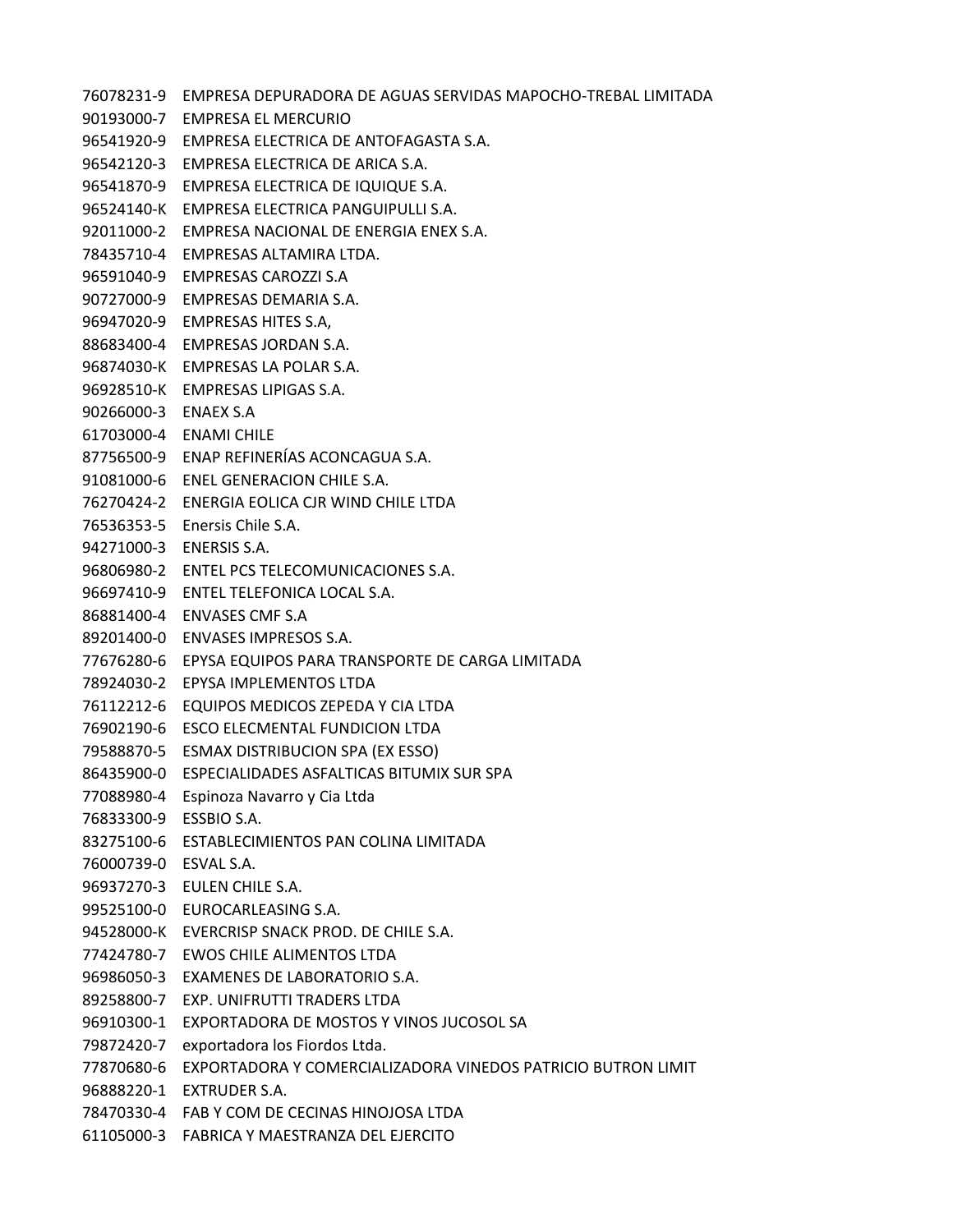76540720-6 FAE LUMISISTEMAS S.A. 77261280-K FALABELLA RETAIL S.A. 77683790-3 FAN AMERICA LATINA MAQUINARIAS LTDA 79781370-2 FARMACIA KNOP LTDA. 76378831-8 FARMACIAS AHUMADA S.A. 89807200-2 FARMACIAS CRUZ VERDE S.A. 59111330-5 FARMACIAS DE SIMILARES CHILE S.A. 78533100-1 FASHIONS PARK S.A. 78295070-3 FASTPACK S.A. 77575300-5 FERRETERIA ELTIT LIMITADA 78045980-8 FERRETERIA INDUSTRIAL TALCA LTDA. 91361000-8 FERRETERIA SANTIAGO S.A. 92874000-5 FERRETERIAS WEITZLER 81148200-5 FERROCARRIL DE ANTOFAGASTA A BOLIVIA 96684580-5 FERROCARRILES DEL PACIFICO 96825130-9 FERROVIAL & AGROMAN CHILE S.A. 77489770-4 Fertilizantes Campo Agro Ltda. 91489000-4 FINNING CHILE S.A. 76259040-9 FLESAN S.A 89664200-6 FLSMIDTH S.A. 87913200-2 FOODCORP CHILE SA 96924960-K FORACO-PERFOANDES S.A. 85805200-9 FORESTAL CELCO S.A. 86393500-8 FORESTAL TRUPAN S.A. 52000288-K FORESTAL Y ASERRADEROS LEONERA LIMITADA 96528420-6 FORESTAL Y PAPELERA CONCEPCION S.A. 96515810-3 FOSFOQUIM S.A. 76319017-K FPC TISSUE S.A 79574560-2 FRAMBERRY SA 12579935-3 FRANCO ALBERTO AEDO TASSARA 96518090-7 Frigorifico Osorno SA 96568780-7 FRIGORIFICO TEMUCO S.A. 96560430-8 FRUTAS DE CURICO LTDA. 86381300-K FRUTERA SAN FERNANDO 76078112-6 FRUTICOLA OLMUE SPA 77482620-3 FRUTICOLA RAMIRANA LIMITADA DONIHUE 89470200-1 FRUTICOLA Y EXPORTADORA ATACAMA LTDA 72754700-2 FUND INST PROF DUOC UC 65319860-4 FUNDACION CORPGROUP CENTRO CUL 99532410-5 FUNDICION TALLERES S.A. 96912870-5 G4S SECURITY SERVICES REGIONES S.A 79622060-0 Galenica S.A. 96562040-0 GALVANIZADORA Y METALES S A 96889950-3 GARMENDIA MACUS S.A. 78932860-9 GAS ATACAMA GENER LTDA 96568740-8 GASCO GLP S.A. 90310000-1 GASCO S.A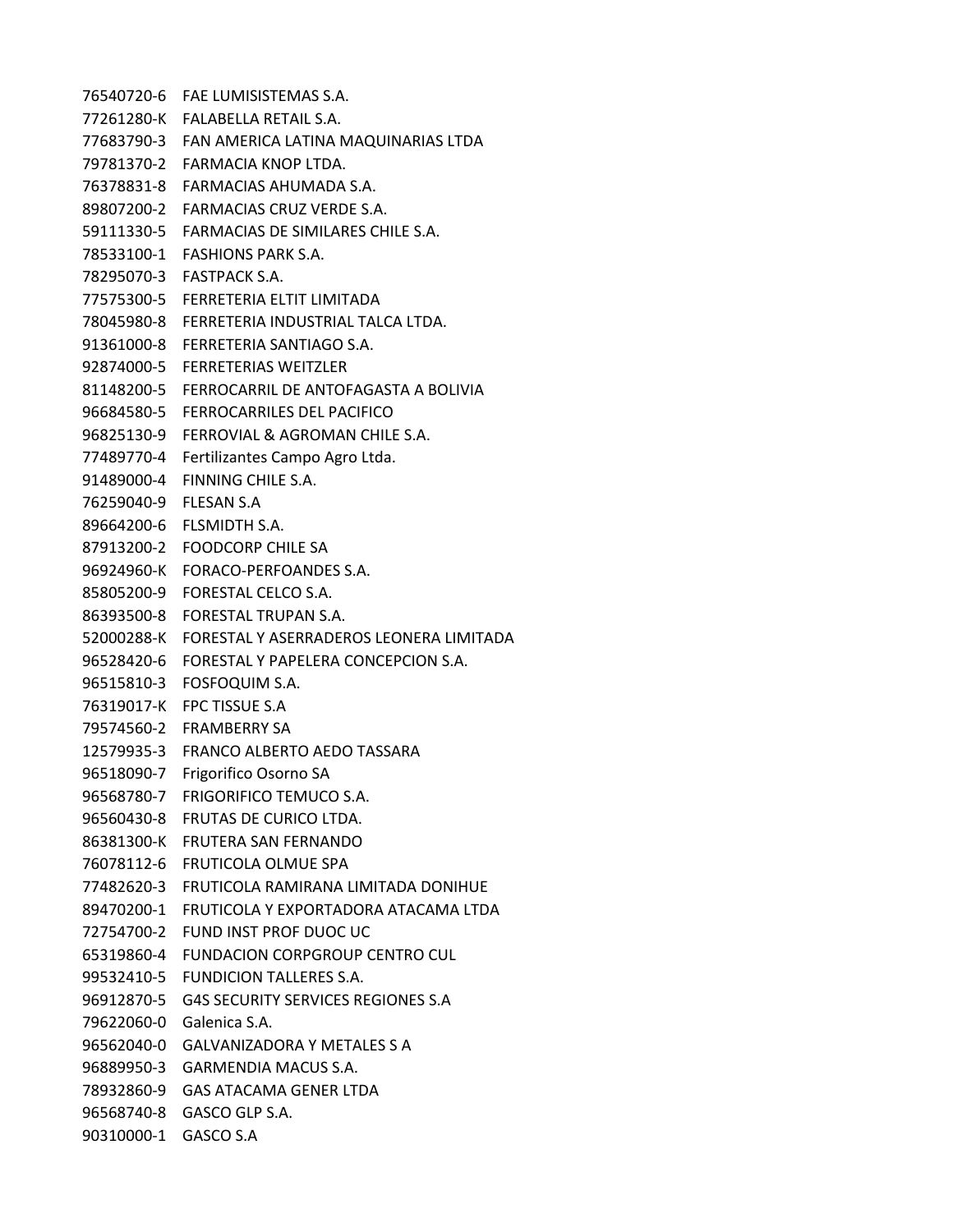| 96636520-K           | GASMAR S.A.                                              |
|----------------------|----------------------------------------------------------|
| 96960800-6           | GASVALPO SPA                                             |
|                      | 85628800-5 GATE GOURMET CATERING LTDA                    |
| 93515000-0           | <b>GENERAL MOTORS CHILE INDUSTRIAL LIMITADA</b>          |
| 76115180-0           | <b>GENESIS MONTAIE INDUSTRIAL</b>                        |
| 79692590-6           | <b>GENOVA SERV. GASTRONOMICO S.A.</b>                    |
| 93545000-4           | <b>GEOTEC BOYLES BROS S.A.</b>                           |
| 96557400-K           | <b>GEOVITTA S.A.</b>                                     |
| 96942440-1           | <b>GESTION VIAL S.A.</b>                                 |
| 87949500-8           | <b>GLASSTECH SA.</b>                                     |
| 76063288-0           | <b>GLOBAL ENERGY SERVICES SIEMSA S.A. CHILE LIMITADA</b> |
| 76365407-9           | <b>GLOBAL MEDIA S.A</b>                                  |
| 96784920-0           | <b>GOLDER</b>                                            |
| 93770000-8           | <b>GOOD YEAR CHILE S.A.C.</b>                            |
| 87752000-5           | <b>GRANJA MAR TORNAGALEONES S A</b>                      |
| 76267533-1           | <b>GREENPLAST S.A.</b>                                   |
| 93737000-8           | <b>GTD MANQUEHUE</b>                                     |
| 78097950-K           | Guanaco Compania Minera Ltda.                            |
| 85303500-9           | <b>H B FULLER CHILE SA</b>                               |
| 96572070-7           | HACIENDA CHOROMBO S.A.                                   |
|                      | 76415269-7 HAMBURGO S.A.                                 |
|                      | 92846000-2 HARTING S.A.                                  |
|                      | 78784480-4 HATCH INGENIEROS Y CONSULTORES LIMITADA       |
| 96597810-0 HENDAYA   |                                                          |
|                      | 99551030-8 HIDROELECTRICA Y ENERGIA LIMITADA             |
| 96607990-8           | HIDRONOR CHILE S.A.                                      |
| 96659360-1           | HONEYWELL CHILE S.A.                                     |
| 99507430-3           | HORMIGONES BICENTENARIO S.A.                             |
| 96956110-7           | HOTEL SANTA CURZ PLAZA S.A.                              |
| 96843030-0           | HOTELES DE CHILE S.A.                                    |
| 99535120-K           | HUAWEI (CHILE) S.A.                                      |
| 96844500-6           | Hydrocar Chile S.A.                                      |
| 76343170-3           | I.T.I. CHILE S.A                                         |
| 96772810-1           | IANSAGRO S.A.                                            |
| 88481800-1           | ICAFAL LTDA.                                             |
| 79723890-2           | ICEM S.A                                                 |
| 82623500-4 IDEAL S.A |                                                          |
| 80478200-1 ILOP S.A. |                                                          |
|                      | 99522260-4 IMEGA VENTUS SPA                              |
| 76078612-8           | IMELSA S.A.                                              |
| 79807570-5           | <b>IMOPAC LTDA</b>                                       |
|                      | 76821330-5 IMPERIAL S.A.                                 |
| 78546270-K           | IMPORT. JOMAR LTDA                                       |
| 81198100-1           | IMPORTADORA JANSSEN CIA LTDA                             |
| 77733230-9           | Importadora Monserrat Ltda                               |
| 94340000-8           | IMPORTADORA Y DISTRIBUIDORA ALAMEDA SA                   |
| 84156500-2           | IMPORTADORA ZAGASI LTDA.                                 |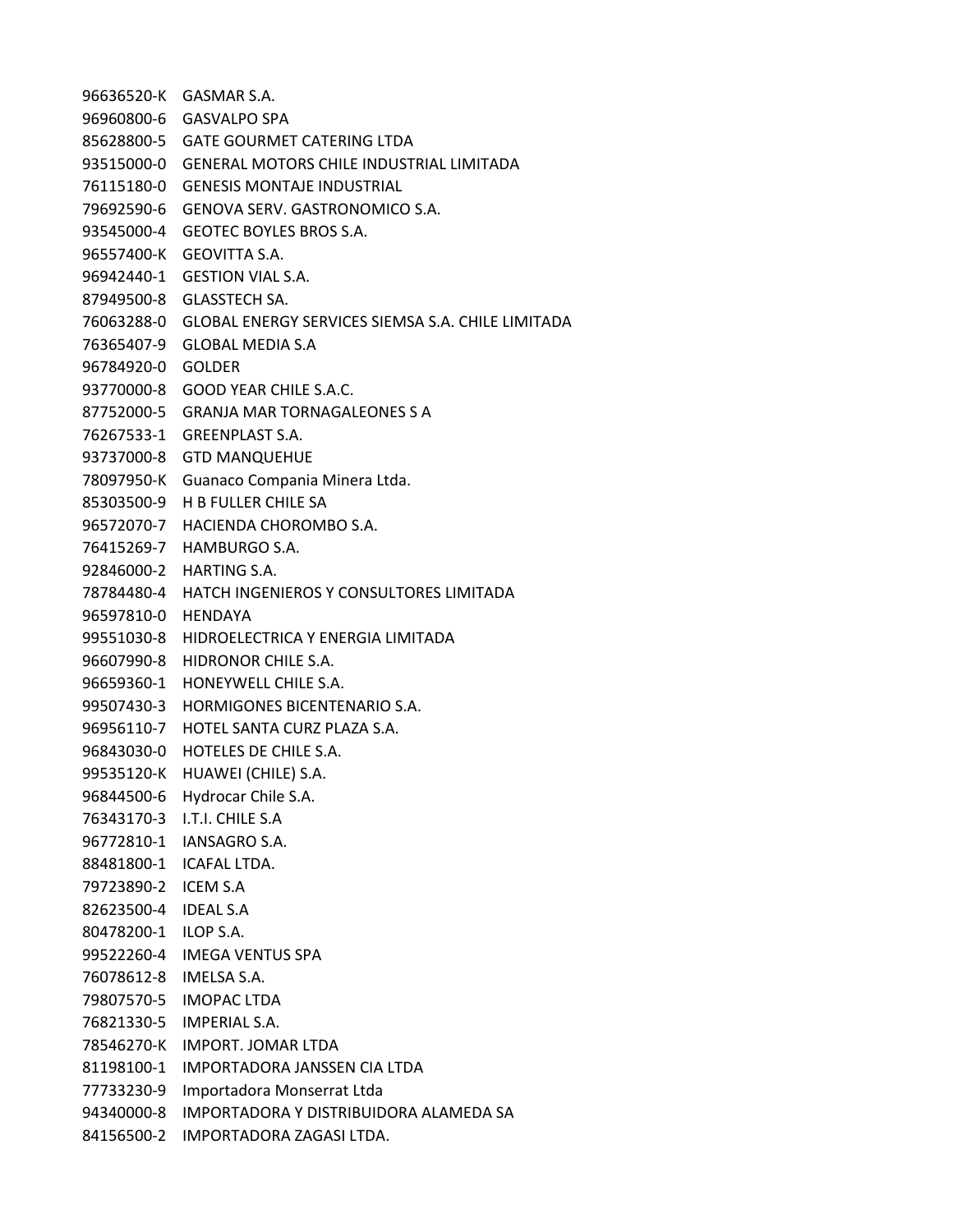96876330-K IMPOVAR S.A. 81870600-6 IMPRENTA Y EDITORIAL LA SELECTA S.A. 76115484-2 INACAL S.A. 72012000-3 INACAP 91730000-3 IND FRIGORIFICA SIMUNOVIC S A 84476300-K IND. DE ALIMENTOS DOS EN UNO S.A. 91335000-6 INDURA S.A 90950000-1 INDUSTRIA CORCHERA SA 96628870-1 INDUSTRIA PRODUCTOS ALIMENTICIOS S.A. 78304140-5 INDUSTRIAL GLOVER S.A. 76121450-0 INDUSTRIAS CLEANER CHILE S.A. 78109470-6 INDUSTRIAS DE ALIMENTOS TRENDDY 85172100-2 INDUSTRIAS DE PLASTICOS SERPLAS S.A. 76144594-4 INDUSTRIAS DE SANITARIOS DE PENCO S.A 96797770-5 INDUSTRIAS VANNI S.A. 89912300-K ING Y CONST RICARDO RODRIGUEZ Y CIA LTDA 77466910-8 Ing. Caro y Caro Ltda 86968900-9 ING. CIVIL Y COMERCIAL NEXXO LTDA. 78069250-2 ING. DE TRANSPORTE JAVIER CORTES SOC. LT 99541910-6 ING. Y CONSTR. SANTA FE S.A. 91915000-9 ING. y CONSTR. SIGDO KOPPERS S.A. 76488070-6 ING. Y SEGURIDAD IND KS LIMITADA 76214280-5 INGENIERIA AVA MONTAJES LTDA 79528420-6 INGENIERIA AGROSONDA LTDA 93546000-K INGENIERIA CIVIL VICENTE S.A. 96977750-9 INGENIERIA ELECTRICA ICG. 96880020-5 INGENIERIA EN PLASTICOS MEMBRANTEC S.A 76084932-4 INGENIERIA ENLACE SPA 76057083-4 INGENIERIA Y CONSTRUCCION SANTA SOFIA LTDA 76024917-3 INGENIERIA Y SERVICIOS REVESTMIN LTDA 89853600-9 INGEVEC S.A. 78137000-2 INGRAM MICRO CHILE S.A 76433290-3 INMOBILIARIA CLC SA 96641860-5 INMOBILIARIA PY S.A. 77112170-5 INMOBILIARIA ULTRATERRA LTDA. 96865130-7 INMUEBLES CATALUÑA LIMIT 76072989-2 INNOVACION ALIMENTARIA SPA 77189740-1 INPPAMET CATODOS LTDA 79722500-2 INPPAMET LTDA 76585700-7 INPROLEC S.A. 70015580-3 INSTITUTO DE SEGURIDAD DEL TRABAJO 96621640-9 INSTITUTO PROFESIONAL AIEP 88689100-8 INSTRUMENTACION MENCHACA AMDORI INDUSTRIAL 96705940-4 INTCOMEX S.A. 78378860-8 INTERACID TRADING (CHILE) S A 76257379-2 INTERCHILE S.A. 88900200-K International Clinics S.A.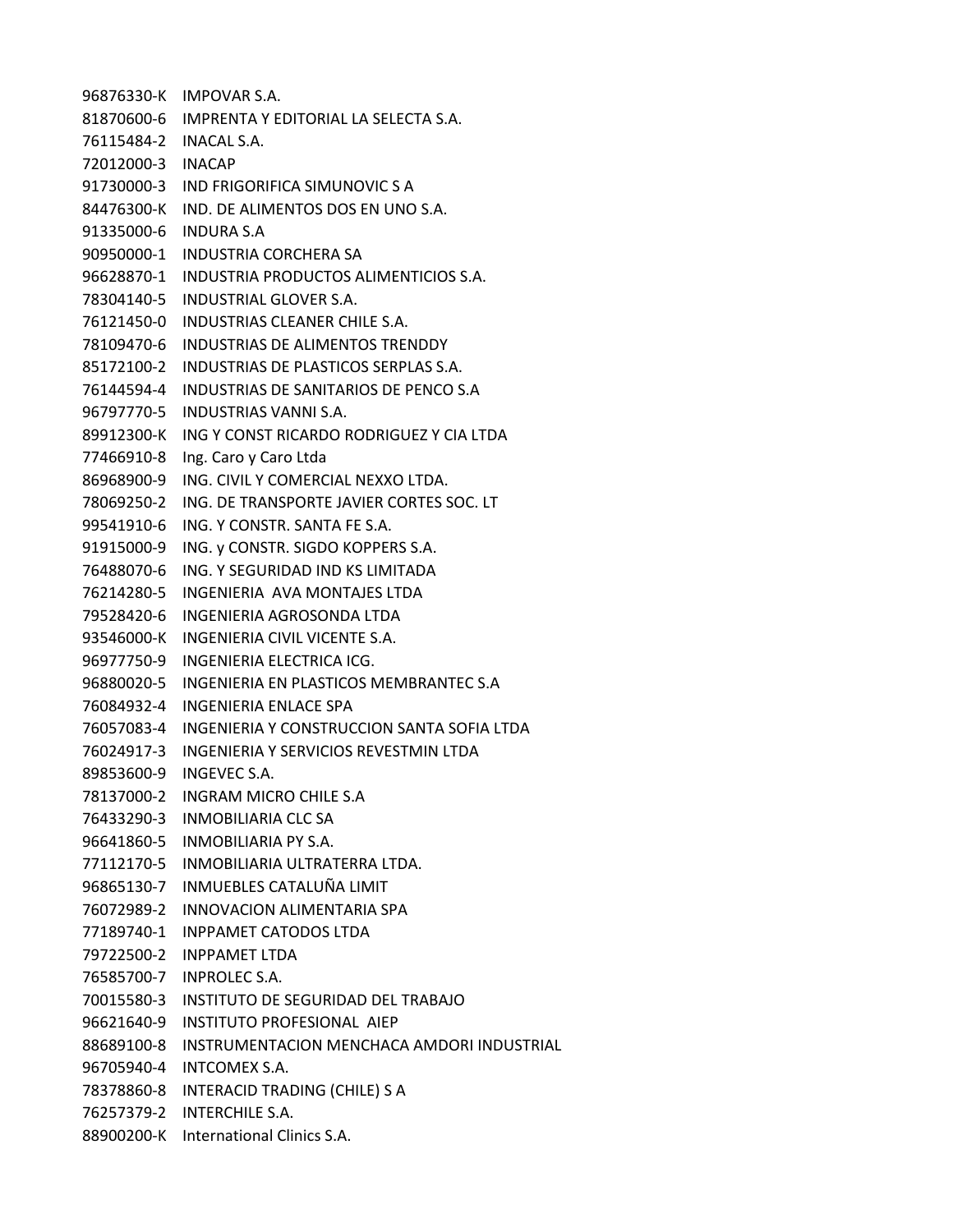76582914-3 INVERSIONES FERRUMIN SPA 77532660-3 INVERSIONES NEWELL RUBBERMAID CHILE LTDA. 96839400-2 INVERSIONES SAN JORGE S.A. 78230020-2 IPLACEX LIMITADA. 96856780-2 ISAPRE CONSALUD S.A 96825260-7 ISOTRON CHILE SA. 96884770-8 ITF-LABOMED FARMACEUTICA LIMITADA 76536499-K JUNGHEINRICH RENTALIFT SPA 76541630-2 K + S CHILE S.A. 96764560-5 KALA S.A 92475000-6 KAUFMANN S.A. 79682100-0 KENTUCKY FOODS CHILE 96930440-6 KEYLOGISTICS CHILE SA 96888460-3 KIMBERLY CLARK CHILE S.A. 77431100-9 KIPREOS INGENIERO Y CIA. LTDA. 96999930-7 KITCHEN CENTER SPA 96841630-8 KOLFF SPA 96843130-7 KOMATSU CHILE S.A 99532160-2 KOMATSU CUMMINS CHILE ARRIENDA S.A. 76492400-2 KOMATSU REMAN CENTER CHILE S.A. 81096600-9 KUNCAR Y CIA LTDA 90844000-5 KUPFER HERMANOS S.A. 76351991-0 LA CRUZ INMOBILIARIA Y CONSTRUCTORA S.A. 99517690-4 LA LIBERTAD S.A. 96532120-9 LA OFERTA COMERCIAL LIMITADA 93135000-5 LABORATORIO BAGO S.A 92405000-4 LABORATORIO BALLERINA LTDA 77596940-7 LABORATORIO CHILE S.A. 96505770-6 LABORATORIO DUKAY S A 91913000-8 LABORATORIO DURANDIN S.A. 76673650-5 LABORATORIO GARDEN HOUSE 92121000-0 LABORATORIO MAVER LTDA. 91637000-8 LABORATORIO RECALCINE S.A. 91546000-3 LABORATORIO SANDERSON S.A 91650000-9 LABORATORIO SAVAL S.A. 76237266-5 Laboratorios Andromacos S.A. 91042000-3 LABORATORIOS PETRIZZIO SA 96703690-0 LAPOSTOLLE S A 78634250-3 LAS DALIAS ALIMENTACION SPA 76178838-8 LATIN AMERICAN FOODS S.A. 99537930-9 LATIN GAMING INVESTMENTS CHILE S.A 99599120-9 LATIN GAMING OSORNO SA 84569900-3 LECHERIAS LONCOMILLA LIMITADA 78114650-1 LECHNER S.A 59112930-9 LENOVO AGENCIA EN CHILE 84750800-0 LEVADURAS COLLICO S.A. 76014610-2 LG ELECTRONIC INC CHILE LTDA.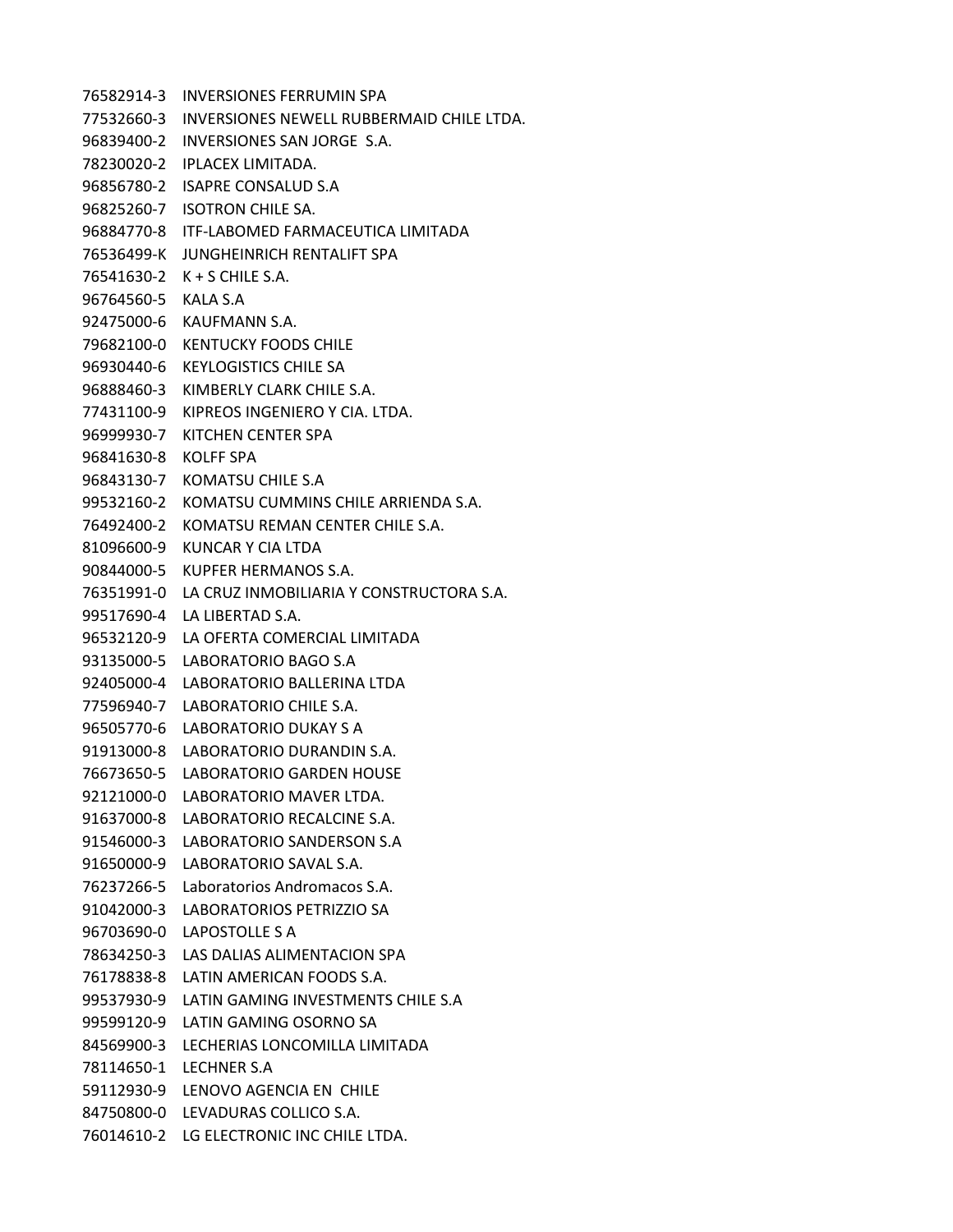99061000-2 LIBERTY CIA DE SEGUROS GENERALES S.A. 70335000-3 LIGA CHILENA CONTRA LA EPILEPSIA 90100000-K LINDE GAS CHILE S.A. 78034470-9 LINDE HIGH LIFT CHILE S.A. 81426700-8 LLORENTE INDUSTRIAL S.A. 96878980-5 LOGISTICA INDUSTRIAL S.A. 79693930-3 LOREAL CHILE S.A. 76284294-7 LOS GUINDOS GENERACION SPA 76412854-0 LUCCHETTI CHILE S.A. 96704190-4 MACO INTERNATIONAL S. A. 76257513-2 MACO S.A. 84609600-0 MADEGOM S.A. 77623880-5 MADERAS AGUILA HERMANOS LIMITADA 96990200-1 MAESTRA CONSTRUCCIONES S.A. 96698130-K MAFOR S.A. 77418580-1 MANTOS COPPER S.A. 91881000-5 MANUFACTURA METALRGICA RHEEM CHILENA SPA 77380060-K MANUFACTURAS DE PRODUCTOS DE ALUMINIO Y OTROS LIMITADA 76623620-0 MARGRIF CHILE S.A. 86519000-K MARITANO EBENSPERGER 96591730-6 MARITIMA VALPARAISO CHILE S.A. 91443000-3 MARSOL S.A. 83067500-0 MARTINEZ CAMILO Y CIA LTDA 76046889-4 MARTINEZ Y VALDIVIESO 87996400-8 MAS ERRAZURIZ ING. Y CONSTRUCCIONES S.A. 76206822-2 MAS ERRAZURIZ MAQUINARIAS Y SERVICIOS LTDA 96802690-9 MASISA S.A. 96773280-K MASONITE CHILE S.A. 96692790-9 MATERIALES Y SOLUCIONES S A 77870140-5 Maxam Chile S.A. 96706320-7 MED-CELL S.A. 78317440-5 MEDICINA EJERCICIO DEPORTE Y SALUD S A 96942400-2 MEGASALUD CONCEPCION 78465110-K MELON ARIDOS S.A. 93248000-K MELON HORMIGONES S.A. 76109779-2 MELON S.A. 76478810-9 MER-CHILE 59043540-6 MERCK SHARP & DOHME (I.A) LLC AGENCIA EN CHILE 96688340-5 MESTRANZA Y PLANTA DE ARIDOS RIO MAIPO 76190748-4 METAL CONSTRUCTORA ALTO BONITO S.A. 93402000-6 METALURGICA REVESOL S.A 61219000-3 METRO S.A 96722460-K METROGAS S.A. 93077000-0 METSO MINERALS 92956000-0 MIGUEL MARITANO INDUST DE JABONES S.A 76079669-7 MINERA ANTUCOYA 76727040-2 MINERA CENTINELA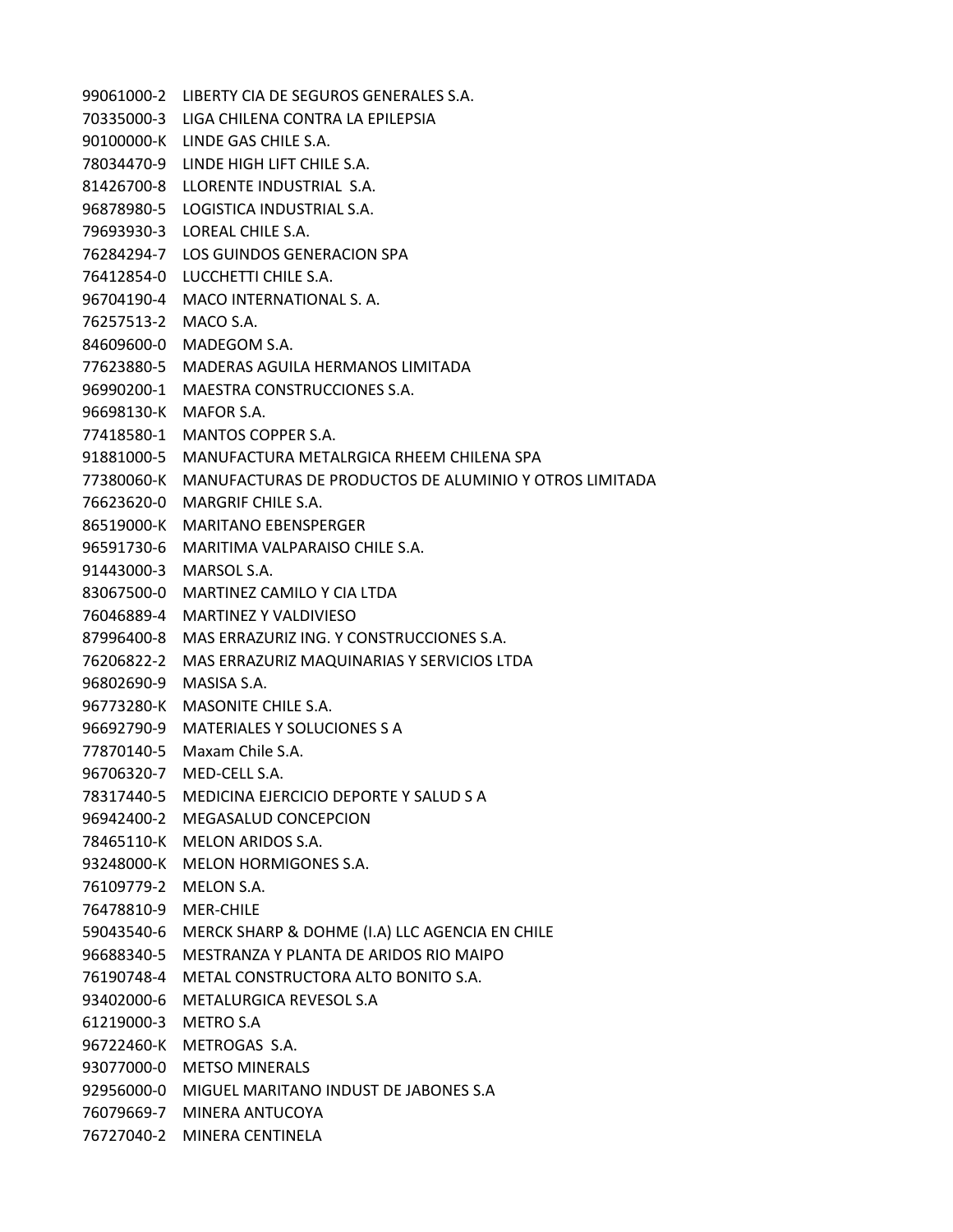79587210-8 MINERA ESCONDIDA LTDA 76591160-5 MINERA FLORIDA LTDA. 85272800-0 MINERA LA CANDELARIA 79963260-8 MINERA LAS CENIZAS S.A. 96790240-3 MINERA LOS PELAMBRES 76110556-6 MINERIA Y CONSTRUCCION CEI S.A. 99511310-4 MINERIA Y MONTAJES CON-PAX S.A. 96581370-5 MINTLAB CO. S.A 6477388-7 MISAEL FLORES LARA 93628000-5 MOLIBDENOS Y METALES S.A. 90828000-8 MOLINO LA ESTAMPA S.A. 92156000-1 MOLINO LINDEROS S.A. 81852700-4 MOLINO PUENTE ALTO SA 76071313-9 MOLLER Y PEREZ COTAPOS CONSTRUCCIONES INDUSTRIALES S.A 96720910-4 MONDELEZ CHILE S.A. 93307000-K MONTSERRAT S.A.C. 78279030-7 Morgan Industrial SA 96633780-K MOWI CHILE S.A. 84165300-9 MSA DE CHILE LTDA. 96798550-3 Multiaceros S.A. 96525370-K MULTIFRIGO VALPARAISO S.A. 69255200-8 MUNICIPALIDAD LO BARNECHEA 83407700-0 NAVARRETE Y DIAZ CUMSILLE 92513000-1 NAVIERA ULTRANAV LIMITADA 90703000-8 NESTLE CHILE S.A 78112170-3 NET NOW TECNOLOGIA Y COMPUTACION S A 76150523-8 Nexsys de Chile S.A. 76390989-1 NISSAN CHILE SPA 76715400-3 NOKIA SOLUTIONS AND NETWORKS CHILE LTDA. 59059340-0 OBRASCON HUARTE S.A. 96687900-9 OHIO NATIONAL SEGUROS DE VIDA S.A. 96870380-3 OHL AUSTRAL 99573760-4 OLIVOS DEL SUR S.A. 96970550-8 OPE. DEL PACIFICO S.A. 77894990-3 ORAFTI CHILE S.A. 95467000-7 ORICA CHILE 88855300-2 OTERO DOMINGUEZ LTDA. 78040120-6 OUTOTEC CHILE LTDA 80326500-3 OXIQUIM S.A 96722400-6 PACIFICO CABLE SPA 96840350-8 Paimasa S.A. 96510970-6 PANELES ARAUCO S.A 77562510-4 PAPELES BIO BIO SA 77830430-9 PAREX CHILE LIMITADA 94627000-8 PARQUE ARAUCO S.A. 76160170-9 PATAGONIA FOOD S.A 83574800-6 PATRICIO LIOI Y CIA LTDA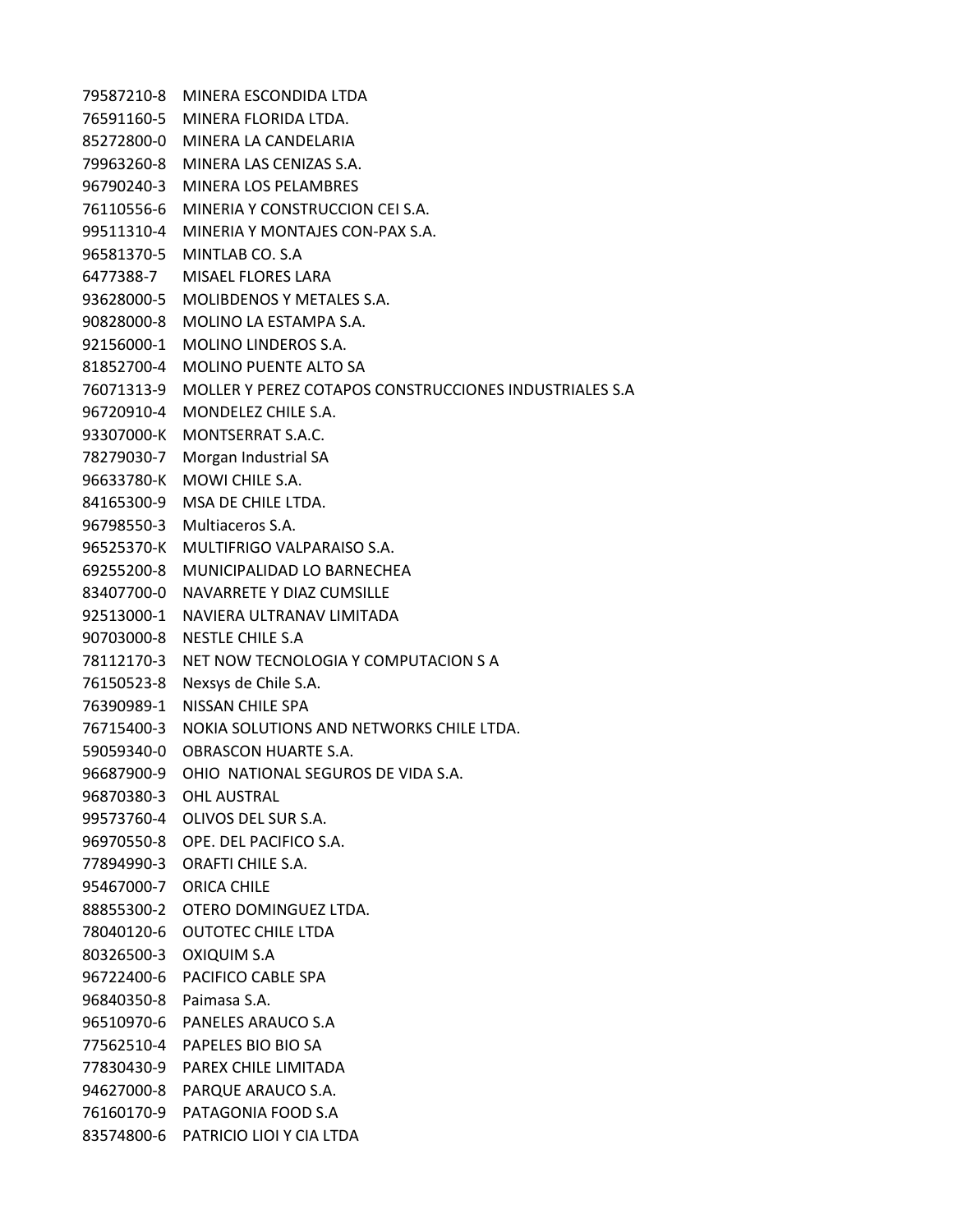96995100-2 PELUQUERIAS INTEGRALES S.A. 78874090-5 PERI CHILE LTDA. 96777350-6 PERNO RICARD CHILE S.A. 78885550-8 PERSONAL COMPUTER FACTORY 93711000-6 PESQUERA CAMANCHACA S.A 86577500-8 PESQUERA FRIOSUR S.A. 95632000-3 PESQUERA LA PORTADA SA 96831480-7 PESQUERA PACIFIC STAR S.A. 79706120-4 PETROBRAS CHILE RED LIMITADA 96981250-9 PFIZER CHILE S.A. 90761000-4 PHILIPS CHILENA S.A. 76362176-6 PIQUES Y TUNELES METRO S.A. 96594200-9 PISCICOLA ENTRE RIOS S.A. 76152699-5 PJ Chile SPA 89462400-0 PLASTICOS BIO BIO S.A. 79835560-0 PLASTYVERG LTDA. 96653660-8 Plaza Trebol S.A. 78044400-2 POLEMIC S. A. 76833610-5 POLYGAL SUD SA 96777810-9 POLYTEX S.A. 81698900-0 PONTIFICIA UNIVERSIDAD CATOLICA DE CHILE 76245828-4 PORSHE CHILE SPA 96723320-K PORTUARIA CABO FROWARD S A 96849300-0 POWER TRAIN TECHNOLOGIES S.A. 96980910-9 PRECISION SA 76939360-9 PREMIUM WINES S.A. 91635000-7 PREUNIC S.A. 96588080-1 PRINCIPAL COMPA&#65533:A DE SEGUROS DE VIDA CHILE S.A. 76460560-8 PRISA LOGISTICA LIMITADA 76199082-9 PROCESADORA DEL MAIPO S.A. 96656660-4 PROCTER GAMBLE 93772000-9 PRODALAM S.A. 76244049-0 PRODRILLING S.A. 77973070-0 PRODUCCIONES TRI-ZICLO LTDA. 77875890-3 PRODUCTOS ALIMENTICIOS DOMINO FLORIDA LTDA. 96724760-K Productos Bituminicos S.A. 91004000-6 PRODUCTOS FERNANDEZ S.A. 78461400-K PRODUCTOS PULMAHUE SPA 92893000-9 PRODUCTOS QUIMICOS TANAX SA CEI 92035000-3 Productos San Camilo S.A. 92347000-K PROLESUR S.A PROLESUR S.A 96853940-K PROMET SERVICIOS SPA 96524830-7 PROMOTORA DE BELLEZA S.A. 79559670-4 PROQUIEL QUIMICOS LIMITADA 96514060-3 PROSEGUR CHILE S.A. 96556940-5 PROVEEDORES INTEGRALES PRISA S.A 96687090-7 Prunesco S.A.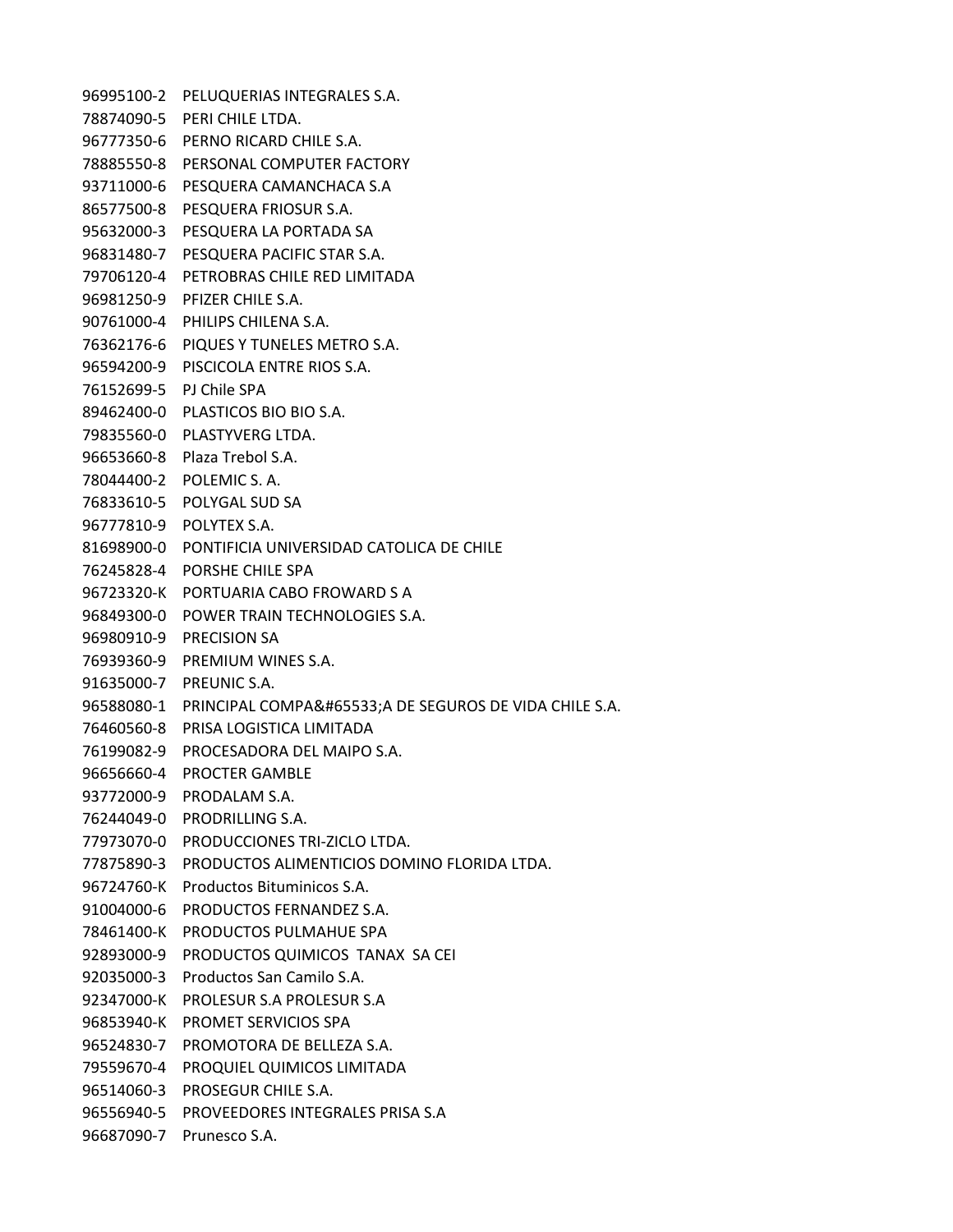77266680-2 PUENTE ALTO ING.Y SERV. LIMITADA 79895330-3 PUERTO CORONEL S.A. 82777100-7 PUERTO DE LIRQUEN S.A. 96959030-1 PUERTO LIRQUEN S.A 76043092-7 PUERTO OXXEAN S.A. 96602640-5 PUERTO VENTANAS S.A 89003900-6 PUGA MUJICA ASOCIADOS SA 76592333-6 QUILHUICA FARMS SPA 89444500-9 QUILLAYES PETEROA LTDA 87001500-3 QUIMETAL INDUSTRIAL S A 79639570-2 QUIMICA E INDUSTRIAL DEL BORAX LTDA 76007212-5 R R AGUAS CCU NESTLE S.A. 99586280-8 R R CIA PISQUERA DE CHILE 76543897-7 R&D CONSTRUCCIONES SPA 76402420-6 RAM SPA 87580800-1 READY MIX HORMIGONES LIMITADA 79509640-K RECURSOS PORTUARIOS Y ESTIBAS LIMITADA 96669520-K RED DE TELEVISION CHILEVISION S.A. 79952350-7 RED TELEVISIVA MEGAVISION S.A. Zenteno Wodehouse 76057792-8 REFINERIA DE GRASAS Y ACEITES CO 79897380-0 REINKE S.A. 96924780-1 RELIPER COMERCIAL LIMITADA 76070142-4 REMA TIP TOP CHILE SPA 96753020-4 REMAVESA S.A. 81537600-5 RENDIC HERMANOS S.A 85208700-5 RENTAEQUIPOS LEASING S.A. 96863260-4 REPRESENTACIONES INDUSTRIALES S.A. 92172000-9 Rhein Chile S.A. 76547440-K RIP CHILE S.A. 76879810-9 RIPLEY STORE lTDA 86579500-9 ROBERTO TAM CIA LTDA 82999400-3 ROCHE CHILE LTDA. 96623770-8 S.C.M. COSAYACH CALA-CALA 77134510-7 S.C.M. ATACAMA KOZAN 96625710-5 S.C.M. COSAYACH YODO 80914400-3 S.G.S CHILE LTDA 96786880-9 SACYR CHILE S.A. 76125157-0 SACYR OPERACION Y SERVICIOS S A 76031071-9 SALCOBRAND 77557430-5 SALES DE MAGNESIO LTDA. 91502000-3 SALINAS Y FABRES S.A. 96677260-3 SALMOFOOD S.A. 76650680-1 SALMONES AYSEN S.A. 76065596-1 SALMONES CAMANCHACA S.A. 96812740-3 SALMONES FRIOSUR S.A. SA 79891160-0 SALMONES MULTIEXPORT S.A. 77879240-0 SAMSUNG ELECTRONICS CHILE LTDA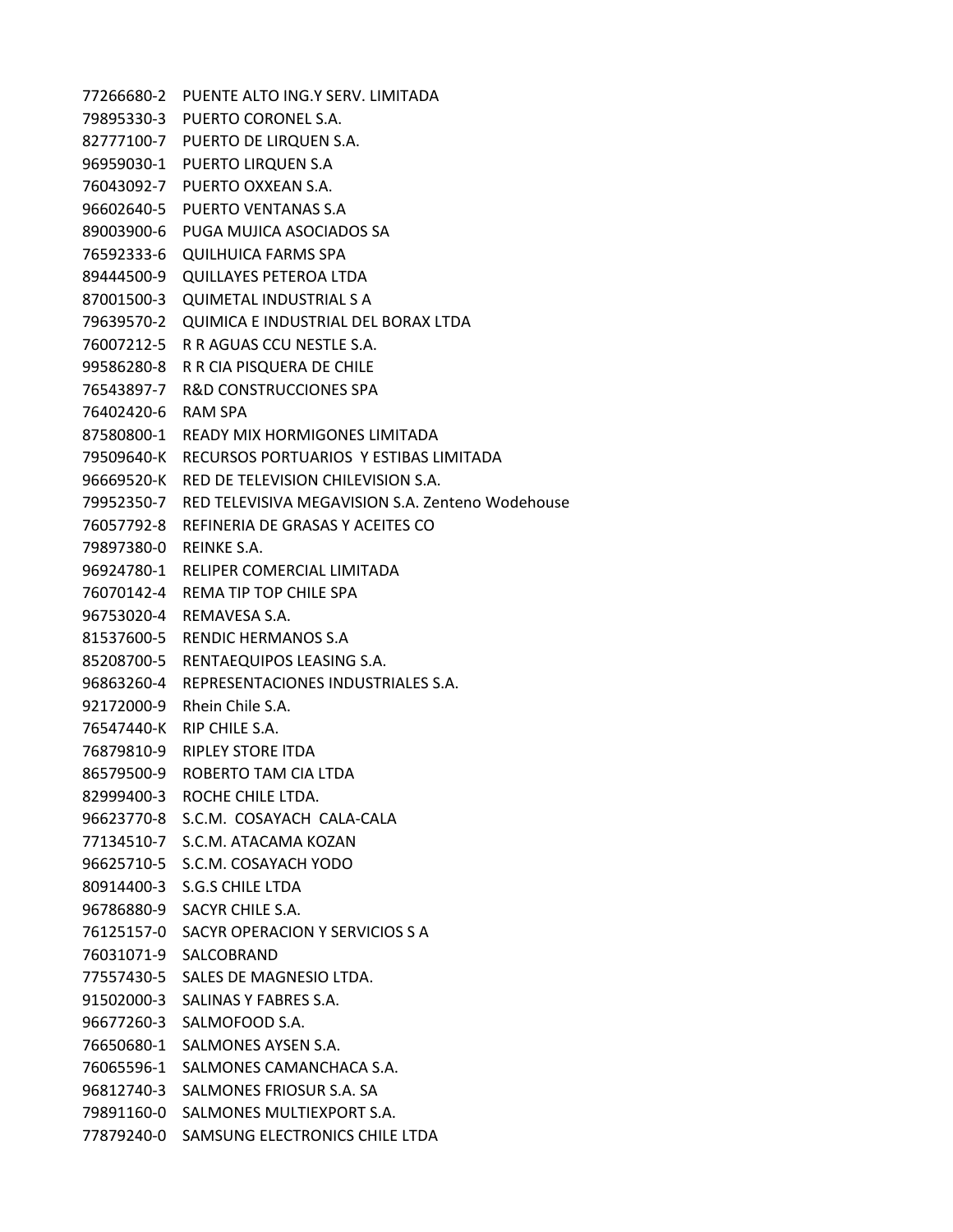76031602-4 SAN CLEMENTE FOODS S.A 76299170-5 SAN FRANCISCO INVESTMENT 94879000-9 SANDVIK CHILE S.A 96538460-K Scania Chile S.A. 96786240-1 SCHREDER CHILE S.A 81761200-8 SCHUMY RODRIGUEZ LTDA 96766600-9 SCHWAGER S.A. 97018000-1 SCOTIABANK SUD AMERICANO 76908610-2 SEALAND AQUACULTURE S.A. 99510910-7 SEGURICEL S.A 86915400-8 SEMBCORP AGUAS CHACABUCO S.A. 81269500-2 SEMILLAS KWS CHILE LTDA 61607100-9 SERVICIO DE SALUD CONCEPCION 77794540-8 SERVICIOS A LA MINERIA GLUF LIMITADA 77653390-4 SERVICIOS DE INGENIERIACONSTRUCCION Y PROYECTOS INGEPROC SPA 78570410-K SERVICIOS DE SEGURIDAD PROSEGUR REGIONES 88056400-5 SERVICIOS MARITIMOS Y TRANSPORTES LTDA. 76161234-4 SERVICIOS MARITIMOS Y TRANSPORTES S.A 76094472-6 SERVICIOS MEDICOS Y ENFERMERIA SPA. 95431000-0 SERVICIOS Y ABASTECIMIENTOS A CL&#65533:ICAS S.A. 78547970-K SERVICIOS Y SOLUCIONES INTEGRALES SPA 96803460-K SHERWIN WILLIAMS CHILE S.A. 94637000-2 SIDERURGICA HUACHIPATO S.A 94995000-K SIEMENS CHILE S.A. 76481921-7 SIEMENS HEALTHCARE EQUIPOS MEDICOS SPA 76081590-K SIERRA GORDA S.C.M. 99598300-1 SIGDO KOPPERS SA. 78770630-4 SIGLO XXI 91947000-3 SIKA CHILE S.A. 83568200-5 SIMMA S.A 96955420-8 SIMONETTI INMOBILIARIA S.A. 96972010-8 Sinergy Inversiones S.A. 96500950-7 SITRANS SERVICIOS INTEGRADOS DE TRANSPORTES LIMITADA 76662490-1 SK INDUSTRIAL S.A. 96777170-8 SK RENTAL S.A. 88417000-1 SKY AIRLINE S.A 79602650-2 SOC AG UNIAGRI COPIAPO LTDA. 78134990-9 SOC AGRIC EL PORVENIR S.A 96762780-1 SOC CONCESIONARIA AUTOPISTA DEL SOL S A 76466068-4 Soc Concesionaria Nuevo Pudahuel S.A. 76788600-4 SOC DE INVERSIONES NUEVA VENTURA LTDA 78128610-9 SOC DE TRANSPORTES CHARRIOT LTDA 86113000-2 SOC IND. ROMERAL S.A. 81095400-0 SOC NAC DE OLEODUCTOS SA 93933000-3 SOC PETREOS S.A 85241400-6 SOC PRODUCTOS Y DISTRIBUIDORA S.A 96872930-6 SOC. ADMIN. DE CASINOS Y SERVICIOS S.A.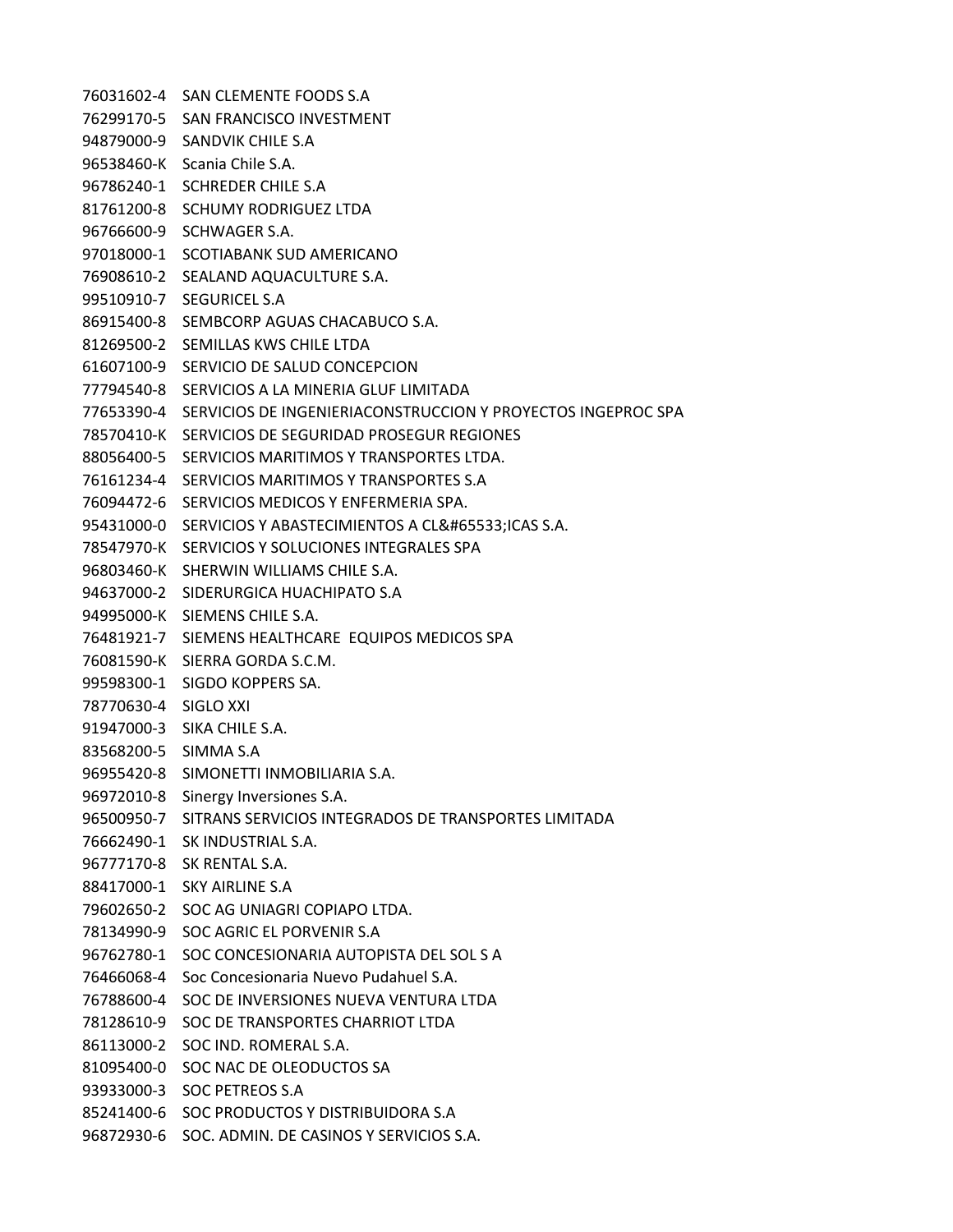76467620-3 Soc. Administradora General S.A. y Cia C.P.A. 77963650-K SOC. AGRICOLA EL CAMPO LTDA 96701340-4 SOC. CONSTRACTUAL MINERA EL ABRA 76258350-K SOC. DE SER DE COM Y APOYO FIN Y GESTION (PRESTO) 79536240-1 SOC. DE TRANSPORTES CORDOVA LTDA. 96717620-6 Soc. electrica Santiago S.A. 77245460-0 SOC. FORESTAL FADEPA LTDA. 80893200-8 SOC. METALURGICA ARRIGONI HNOS S.A. 96561560-1 SOC. PUNTA DEL COBRE S.A. 77784000-2 SOC.COMERCIAL ALLENDES HERMANOS 99531960-8 SOC.MINERA LUMINA COPPER CHILE S.A 79646350-3 SOCIEDAD AGRICOLA LA HORNILLA LTDA 79674810-9 SOCIEDAD ALBERTO SARTORI Y CIA. LTDA. 79971660-7 SOCIEDAD COMERCIAL BUSTAMANTE Y CIA. LTDA. 76976580-8 SOCIEDAD COMERCIAL GRANDLEASING LTDA 77836230-9 SOCIEDAD COMERCIAL SOCOVAL LTDA 76507654-4 SOCIEDAD COMERCIALIZADORA A.C. LTDA 76405840-2 SOCIEDAD COMERCIALIZADORA E IMPORTADORA MAOSRACING LIMITADA 96820630-3 Sociedad Concesionaria Autopista del Aconcagua S.A. 96818910-7 sociedad concesionaria autopista los libertadorss 76496130-7 SOCIEDAD CONCESIONARIA COSTANERA NORTE S.A 96854510-8 SOCIEDAD CONCESIONARIA LOS LAGOS S.A. 76213076-9 Sociedad Concesionaria ruta de Algarrobo S.A. 76307944-9 SOCIEDAD CONSECIONARIA RUTA DEL LIMARI S.A. 76076516-3 SOCIEDAD CONSTRUCTORA GLOBAL 96559630-5 SOCIEDAD DE DIALISIS Y NEFROLOGIA S.A 76148338-2 SOCIEDAD DE PROCESAMIENTO DE MOLIBDENO LIMITADA 76059316-8 SOCIEDAD ELECTRICAS DE MEDELLIN S.A. 76384550-8 SOCIEDAD NACIONAL MARITIMA S.A. 76009541-9 SOCIEDAD SERVICIOS INGENIERIA Y MANTENCION INTEGRAL MPM LIMITADA 91575000-1 SOCOFAR S.A 94623000-6 SODEXHO CHILE S.A. 79556490-K SODEXO INVERSIONES S.A. 96550960-7 SODEXO SERVICIOS S.A. 96792430-K SODIMAC 79831380-0 SOINSA S.A. 96505160-0 SOLETANCHE BACHY CHILE S.P.A. 92017000-5 SOMELA S.A. 83628100-4 SONDA SA 82366700-0 SOPRAVAL S.A. 76101812-4 SOPROLE ALIMENTOS S.A. 96547180-4 SPORTEX S.A. 93007000-9 SQM S.A. 96690980-3 STARBUCKS COFFEE CHILE S.A. 96644100-3 STEWARD S A 96908970-K STI SAN ANTONIO TERMINAL INTERNACIONAL 76182050-8 SUC AGRICOLA LUIS ALESSANDRINI GREZ LIMITADA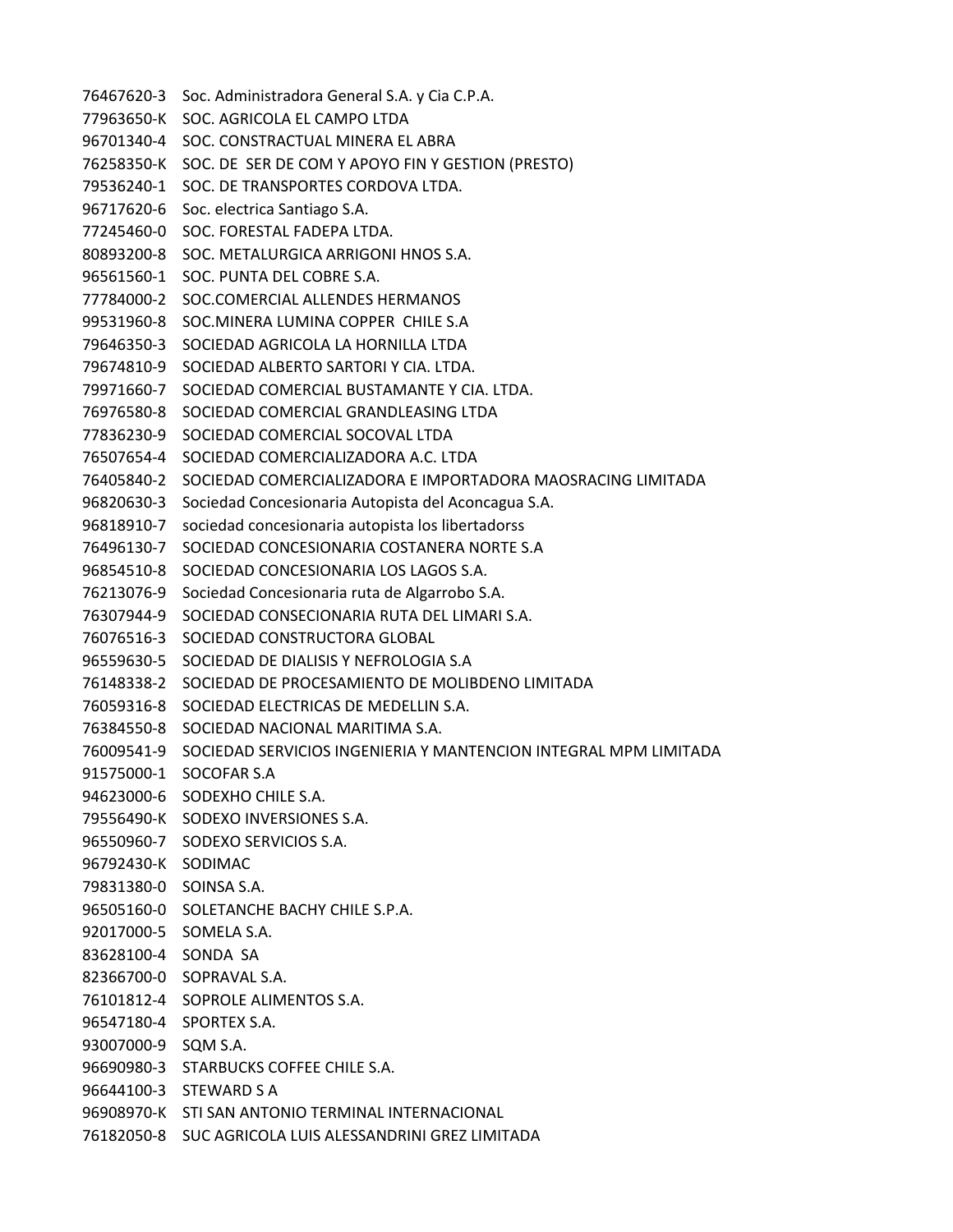76017514-5 SUDAMERICA COMERCIAL S.A. 78627210-6 SUPERMERCADO SAN FRANCISCO BUIN S.A. 76353910-5 SUPERMERCADO SANTA VICTORIA LIMITADA 76564580-8 SURLAT INDUSTRIAL SA 76130712-6 SYNAPSIS spa 76032097-8 SYNTHON CHILE LIMITADA 96685690-4 TALBOT HOTELES S.A 83156400-8 TALLERES LUCAS LTDA 76694060-9 TEAM FOOD CHILE S.A. 91426000-0 TECHINT CHILE S.A. 96917120-1 TECNASIC S.A. 76320186-4 TECNO FAST S.A. 76075072-7 TECNO PAPEL S.A. 96823020-4 TECNOGLOBAL S A 89026600-2 TECNOLOGIA EN TRANSPORTES DE MINERALES SA 91008000-8 TEJIDOS CAFFARENA S.A. 96971220-2 TEKFUSION S.A 76188003-9 TELECOMUNICACIONES QUALITY WAY CHILE LIMITADA 90635000-9 TELEFONICA CHILE S.A. 90299000-3 TELEFONICA DEL SUR S.A. 78703410-1 TELEFONICA EMPRESAS CHILE S.A. 87845500-2 TELEFONICA MOVILES CHILE 96639920-1 TELEPIZZA CHILE S.A. 81689800-5 TELEVISION NACIONAL DE CHILE 96904820-5 TERSAINOS S.A. 76226576-1 THE NOT COMPANY SPA 77471030-2 THYSSEN KRUPP INGENIERIA CHILE LIMITADA 96726480-6 THYSSENKRUPP ELEVADORES S.A. 77032200-6 TIGRE CHILE S.A. 76555400-4 TRANSELEC S.A. 96928520-7 TRANSPORTE POLAR S.A. 78861790-9 TRANSPORTES ANDINA TAR RENCA 79862750-3 TRANSPORTES CCU LTDA. 76781840-8 TRANSPORTES EL INKA LTDA. 78590360-9 TRANSPORTES Y GRUAS VECCHIOLA S.A. 96542490-3 TRECK S.A. 76388064-8 TRESMONTES S.A. 84000000-1 TRICOT S.A. 79918390-0 TRIO S.A. 77265980-6 TUBERIAS Y COMPLEMENTOS MINEROS TUBOMIN S A 76063753-K TUBOS Y PLASTICOS TIGRE ADS DE CHILE 80314700-0 TUR BUS LTDA 81821100-7 TURISMO COCHA SA 83157200-0 TYCO SERVICE S.A. 71540100-2 U. Andres Bello 96777600-9 ULMA CHILE ANDAMIOS Y MOLDES S.A 80992000-3 Ultramar Agencia Maritima Ltda.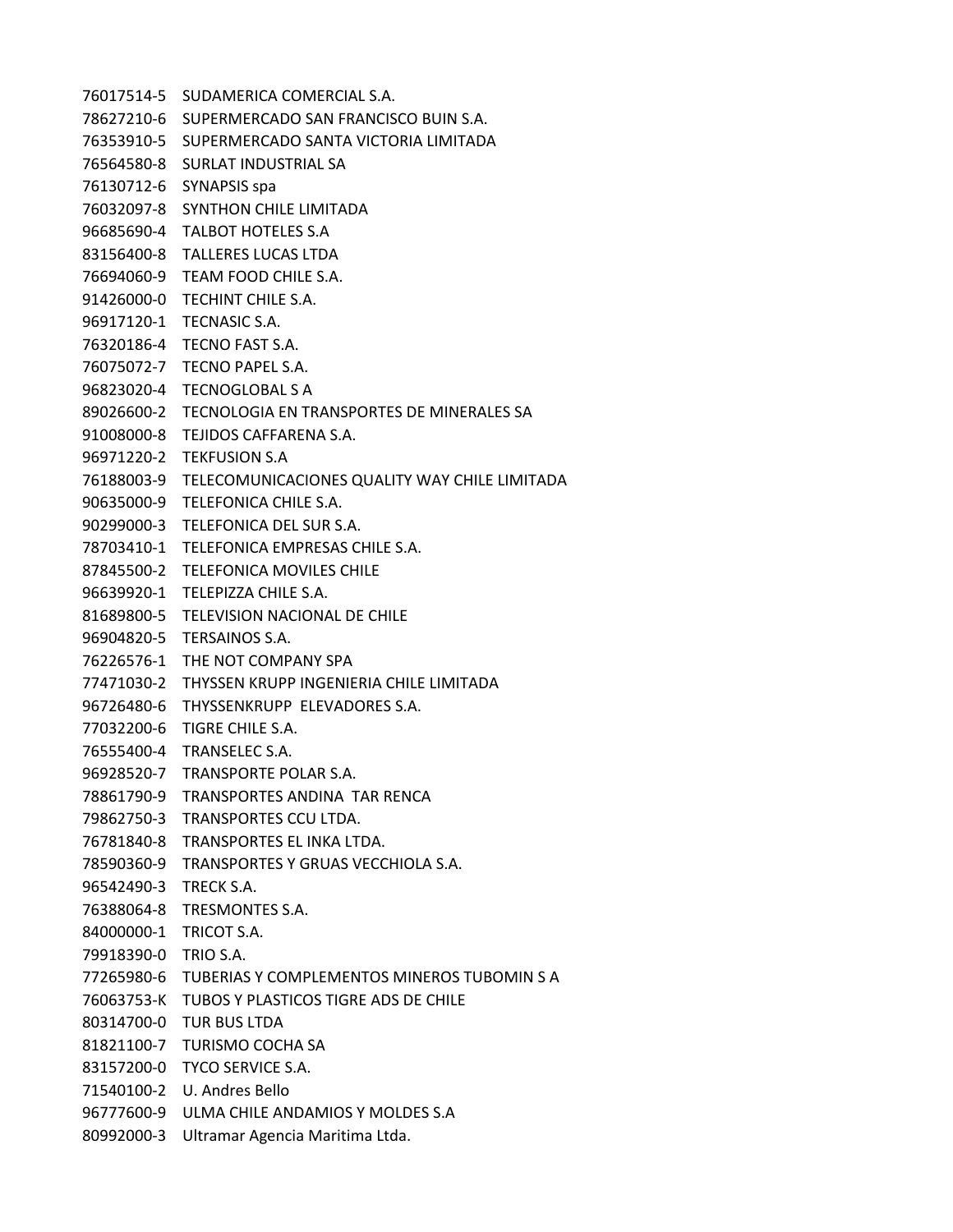96733780-3 ULTRAPAC SUDAMERICANA S.A. 92091000-9 UNILEVER CHILE LTDA. 76321731-0 UNILEVER CHILE SCC LIMITADA 78451050-6 UNITED SISTEMAS DE TUBERIAS S.A. 81669200-8 UNIV CATOLICA DE VALPARAISO 71647500-K UNIVERSIDAD BERNARDO O^HIGGINS 71915800-5 UNIVERSIDAD CATOLICA DE LA SANTISIMA CONCEPCION 60910000-1 UNIVERSIDAD DE CHILE 81494400-K UNIVERSIDAD DE CONCEPCION 71614000-8 UNIVERSIDAD DE LOS ANDES 70772100-6 UNIVERSIDAD DE LOS LAGOS 60911000-7 UNIVERSIDAD DE SANTIAGO DE CHILE 71644300-0 UNIVERSIDAD DEL DESARROLLO 70990700-K UNIVERSIDAD DIEGO PORTALES 71618600-8 Universidad Internacional Sek 71500500-K UNIVERSIDAD MAYOR S.A 81668700-4 UNIVERSIDAD TECNICA FEDERICO SANTA MARIA 70729100-1 UNIVERSIDAD TECNOLOGICA METROPOLITANA 96693070-5 VAIN S.A. 93751000-4 VAPOR INDUSTRIAL S.A 76129826-7 VECCHIOLA INGENIERIA Y CONSTRUCCION S.A. 87049000-3 VECCHIOLA S.A. 89135000-7 VEHICULOS DE RENTA LTDA 96537740-9 VERA Y GIANNINI IMPRESORES S.A. 76092970-0 VERALLIA CHILE S.A. 82524300-3 Veterquimica SA 99572410-3 VI� CHOCALAN SPA. 76044380-8 VI� EXPODIAL LIMITADA 76136076-0 VIAL Y VIVES - DSD S.A. 79985050-8 VICENTE MARTINEZ ESCOBAR S.A. 99515010-7 VIGAFLOW S.A. 77209070-6 VINA COUSINO MACUL LTDA. 90227000-0 VIÑA CONCHA Y TORO S.A. 86326300-K VIÑA CONO SUR S.A 89458100-K VIÑA ERRAZURIZ S.A. 76084980-4 VIÑA LUIS FELIPE EDWARDS 91041000-8 VIÑA SAN PEDRO 96822190-6 Viña San Rafael S.A 86547900-K VIÑA SANTA RITA S.A. 92461000-K VIÑA UNDURRAGA S.A. 76090349-3 VIÑA VIK LTDA 93550000-1 VIRUTEX ILKO S.A. 93899000-K VITAL S.A. 76058352-9 VIVOCORP S.A. 76284920-8 VOLVO CHILE LTDA. 76114143-0 VTR COMUNICACIONES SPA 78452650-K VTR GLOBAL COM S.A.